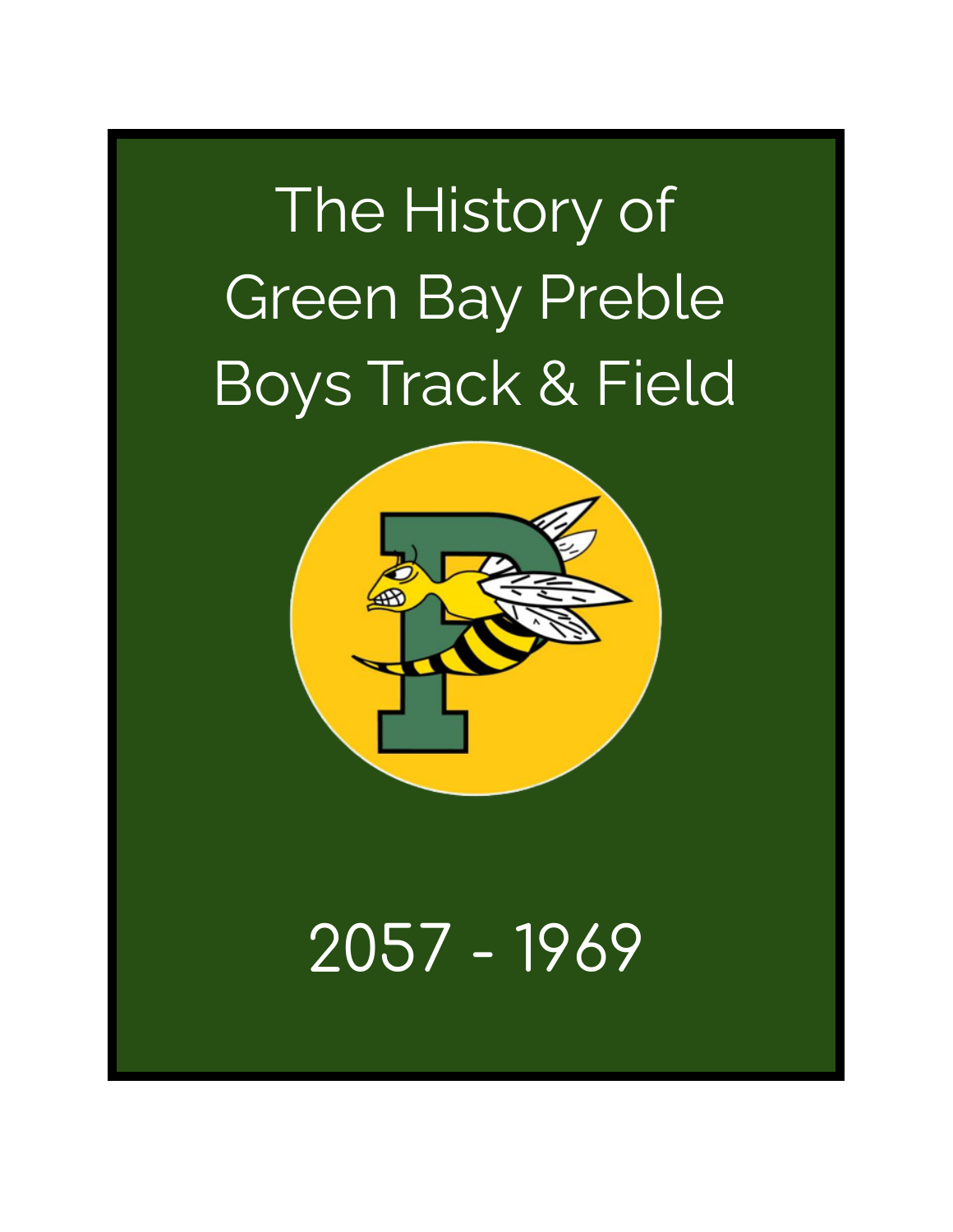# **Table of Contents**

<span id="page-1-0"></span>

| <b>1950s</b> |      |      |      |      |
|--------------|------|------|------|------|
|              | 1957 | 1958 | 1959 |      |
| <b>1960s</b> |      |      |      |      |
| 1960         | 1961 | 1962 | 1963 | 1964 |
| 1965         | 1966 | 1967 | 1968 | 1969 |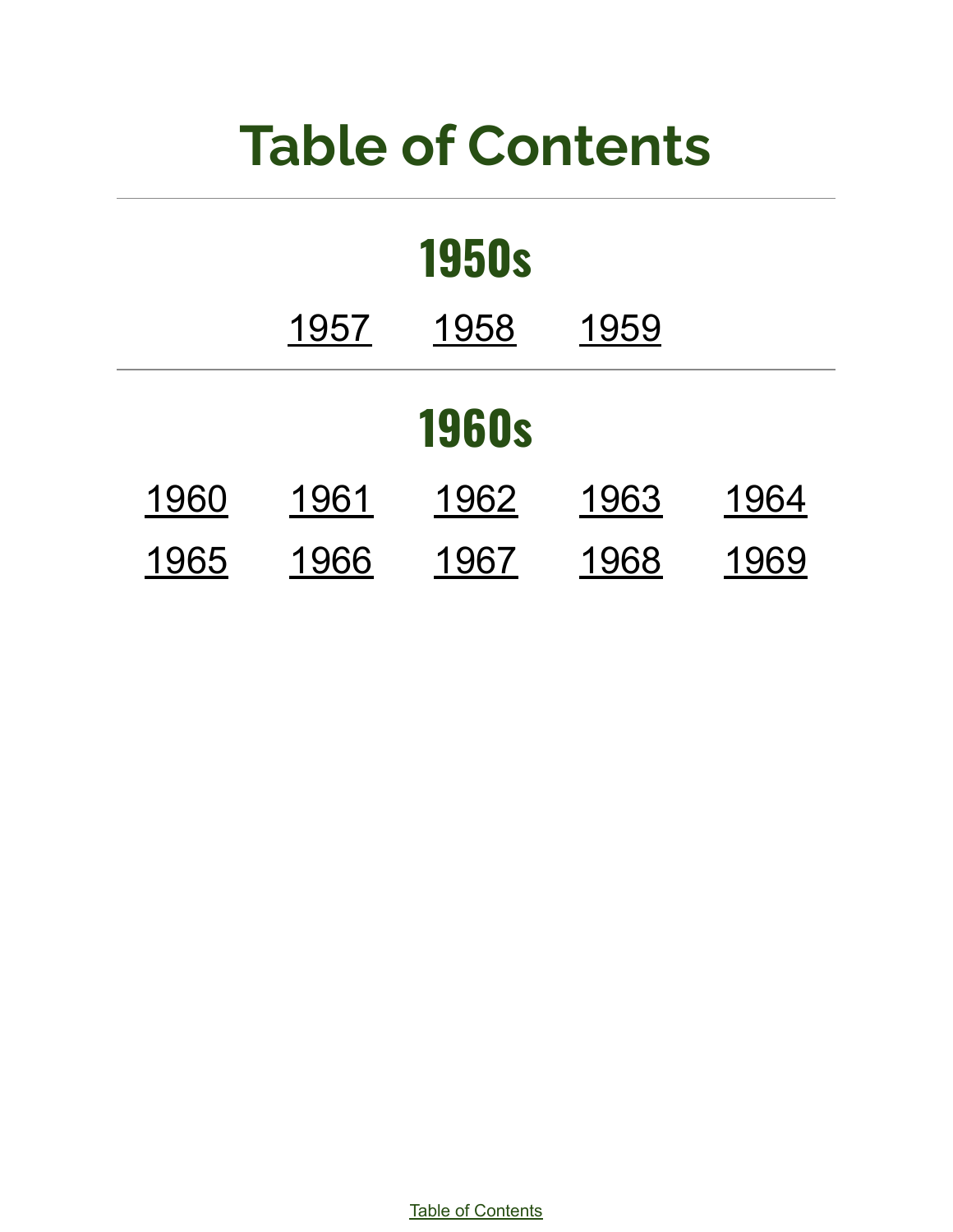## <span id="page-2-0"></span>Coaching Staff

#### **Head Coach** Jerry Dufek

**Assistant Coaches** Leonard Kazner

Season Results

## **Outdoor**

**NEW Conference** 4th Place

#### **WIAA Tournament**

**WIAA Sectional** 5th Place

**WIAA State Meet** 0 Points

# Season Highlights

This is the first year Preble has a Track Team according to the school's yearbook. The first team members were Francis Bins, W. Cayemberg, Leon Corsten, A Danelski, Clarence Hanold, Roger Heesacker, Ron Keyser, Thomas LaPlant, D. Laurelle, Gary Libert, D. Matczak, P. Naze, Roger Roznowski, Robert Shaha, Dennis Splitgerber, Mike Strebel, larry VandenAvond, Ronald VandenLangenberg, Ron VanderKelen, G. Veldhuizen, and J. Wallace.

The team had some success finishing in 4th place at the NEW Conference Meet and 5th at the WIAA Sectional Meet.

Top performers were Roger Roznowski who became the first Preble Athlete to qualify for the WIAA State Meet. Roger qualified in the Mile Run. Other top individuals were Mike Strebel (sprints), Larry VandenAvond (sprints), Dennis Splitzgerber (distance), and Gary Libert (spints).

# Records Set

| Outdoor |  |
|---------|--|
|         |  |

No official list of school records could be found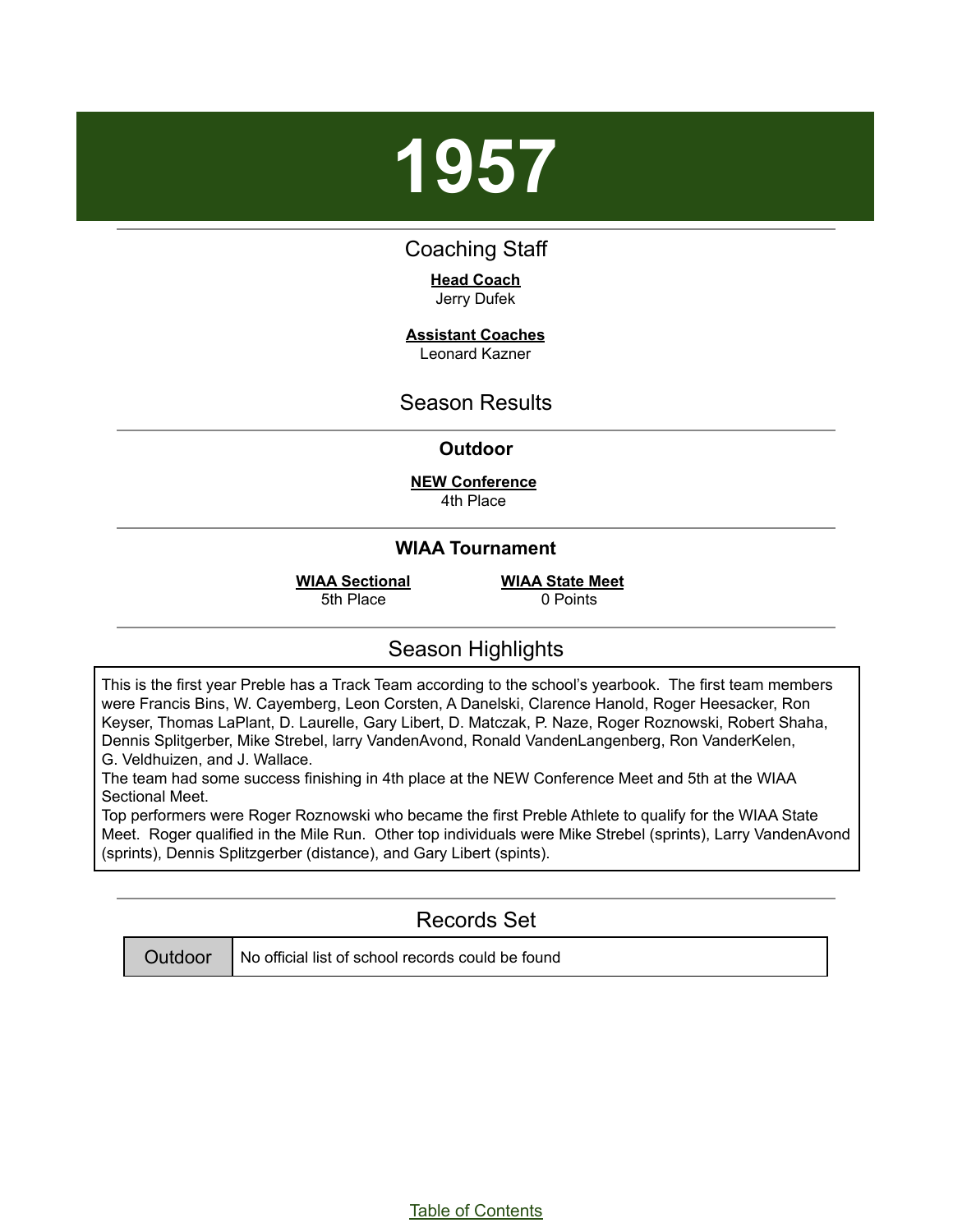**Team Place** 9th Place

| 3rd Place                                                        | <b>4th Place</b>                 | <b>5th Place</b>                  |
|------------------------------------------------------------------|----------------------------------|-----------------------------------|
| >Michael Strebel - 440 Yd Dash<br>  > Roger Roznowski - Mile Run | >Larry VandenAvond - 100 Yd Dash | >Dennis Splitzgerber - 880 Yd Run |

# WIAA Sectional

Top 2 advance to the State Meet

**Team Place** | 1st Place

| 2nd Place<br><b>State Meet Qualifier</b> | 3rd Place                                                                                                                               | <b>5th Place</b>           |
|------------------------------------------|-----------------------------------------------------------------------------------------------------------------------------------------|----------------------------|
| >Roger Roznowski - Mile Run              | >Larry VandenAvond - 100 Yd Dash<br>>Mike Strebel - 440 Yd Dash<br>>Ron Vanderkelen - Broad Jump<br>>880 Yd Relay - Names not available | >Gary Libert - 220 Yd Dash |

# WIAA State Meet

**Team Place** | 0 Points

## **Participant**

>Roger Roznowski - Mile Run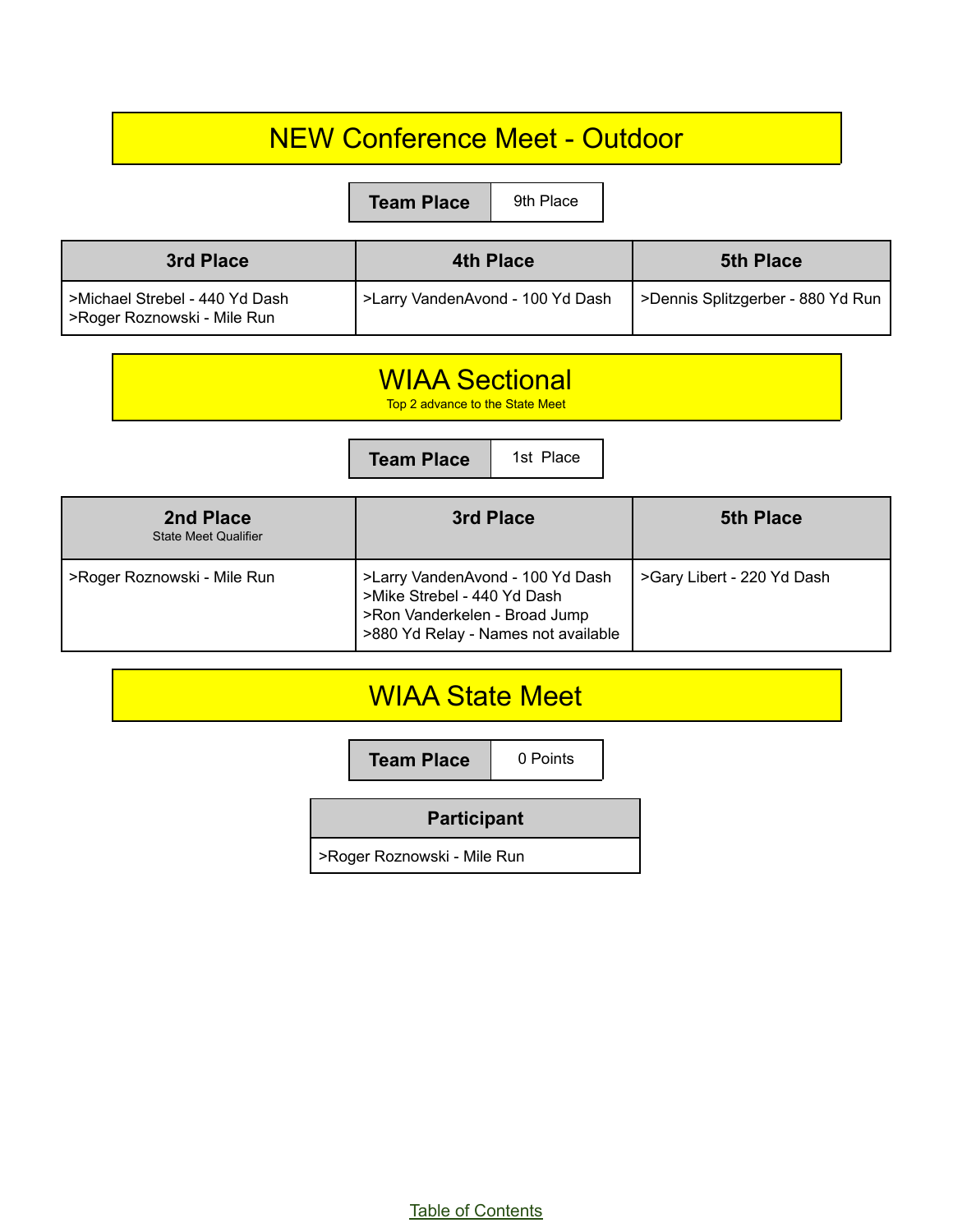## <span id="page-4-0"></span>Coaching Staff

#### **Head Coach** Jerry Dufek

**Assistant Coaches** Leonard Kazmer

Season Results

#### **Outdoor**

**NEW Conference** 3rd Place

### **WIAA Tournament**

**WIAA Sectional** 4th Place

**WIAA State Meet** 4 Points

# Season Highlights

The 1958 Preble Track and Field Team had success during the season with a 3rd place finish at the NEW Conference Meet and a 4th place finish at the WIAA Sectional Meet. Individually the team was led by Mike Strebel (hurdles) and Ron Vanderkelen (broad jump) who are the first

Preble athletes to win conference championships. Also the team of Alan Danielski, Gary Liebert, Mike Strebel, and Dennis Splitgerber where the first Preble athletes to place at the WIAA State Meet by placing 5th in the Mile Medley Relay. Roger Roznowski qualified for the State Meet in the Mile Run for the 2nd year in a row and Ron Vanderkelen qualified for State in the Long Jump. Others who contributed were Roger Reynen (middle distance), and Ronald Keyser (High Jump)

# Records Set

Outdoor | No official list of school records could be found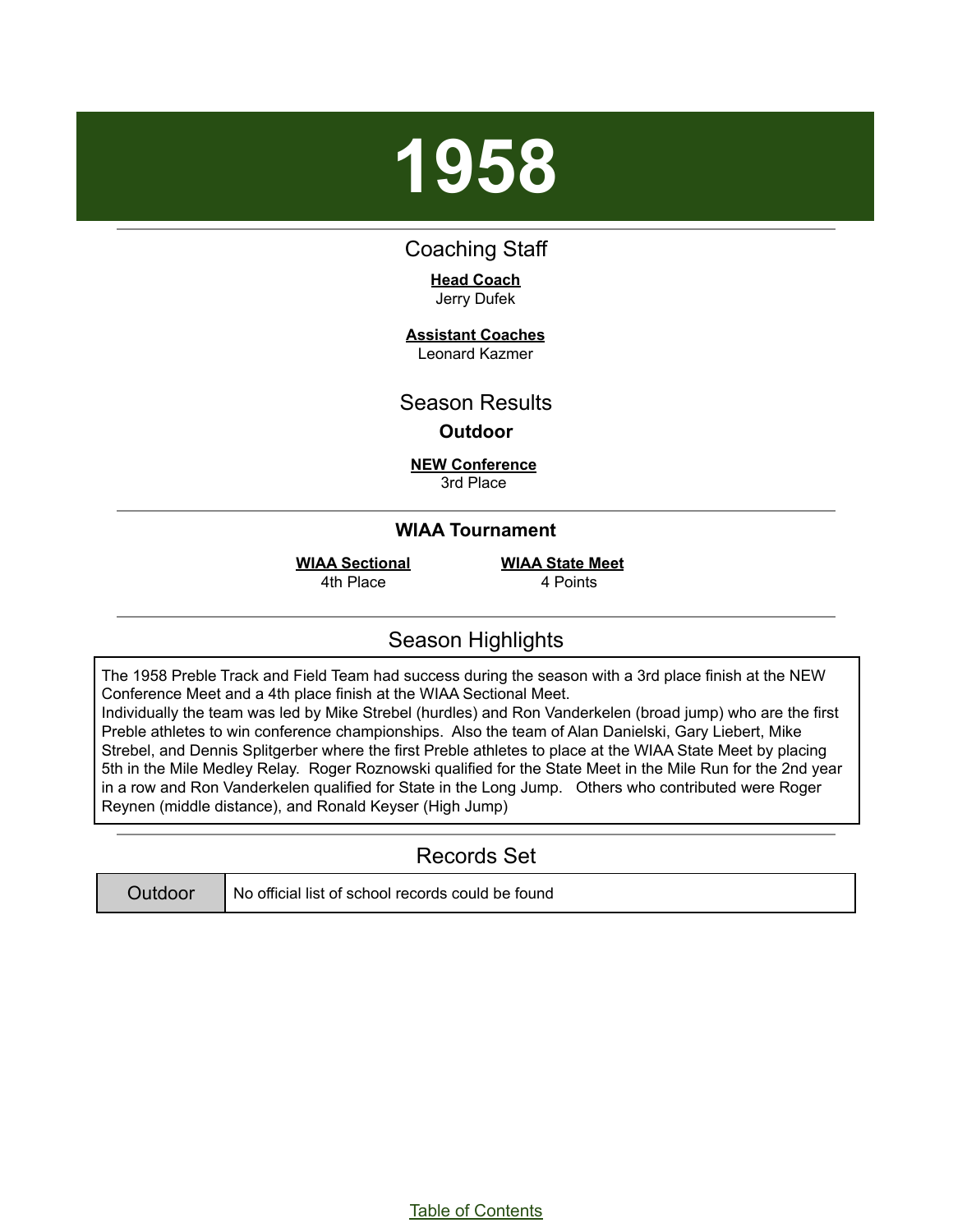**Team Place** 9th Place

| )th Placա |  |  |
|-----------|--|--|
|           |  |  |

| <b>1st Place</b>                                                  | 2nd Place                                                                                                                               |
|-------------------------------------------------------------------|-----------------------------------------------------------------------------------------------------------------------------------------|
| >Mike Strebel - 180 Yd L Hurdles<br>>Ron Vanderkelen - Broad Jump | >Alan Danielski - 220 Yd Dash<br>>Dennis Splitgerber - 880 Yd Run<br>>Roger Roznowski - Mile Run<br>>Ron Vanderkelen - 120 Yd H Hurdles |

| 3rd Place                                                              | <b>5th Place</b>           |
|------------------------------------------------------------------------|----------------------------|
| l >Mike Strebel - 440 Yd Dash<br>  >Ron Vanderkelen - 180 Yd L Hurdles | >Ron Gerstner - Broad Jump |

# WIAA Sectional

Top 2 advance to the State Meet

**Team Place** | 1st Place

| <b>1st Place</b><br><b>State Meet Qualifier</b>                                                  | 2nd Place<br><b>State Meet Qualifier</b> | 3rd Place                                                                                   |
|--------------------------------------------------------------------------------------------------|------------------------------------------|---------------------------------------------------------------------------------------------|
| >Ron Vanderkelen - Long Jump<br>>Mile Medley Relay - Danielski, Liebert,<br>Strebel, Splitgerber | >Roger Roznowski - Mile Run              | >Allan Danielski - 220 Yd Dash<br>>Roger Reynen - 440 Yd Dash<br>>Ronald Keyser - High Jump |

# WIAA State Meet

**Team Place** 4 Points

| <b>5th Place</b>                                                 | <b>Participants</b>                                         |
|------------------------------------------------------------------|-------------------------------------------------------------|
| >Mile Medley Relay - Danielski, Liebert,<br>Strebel, Splitgerber | >Ron Vanderkelen - Long Jump<br>>Roger Roznowski - Mile Run |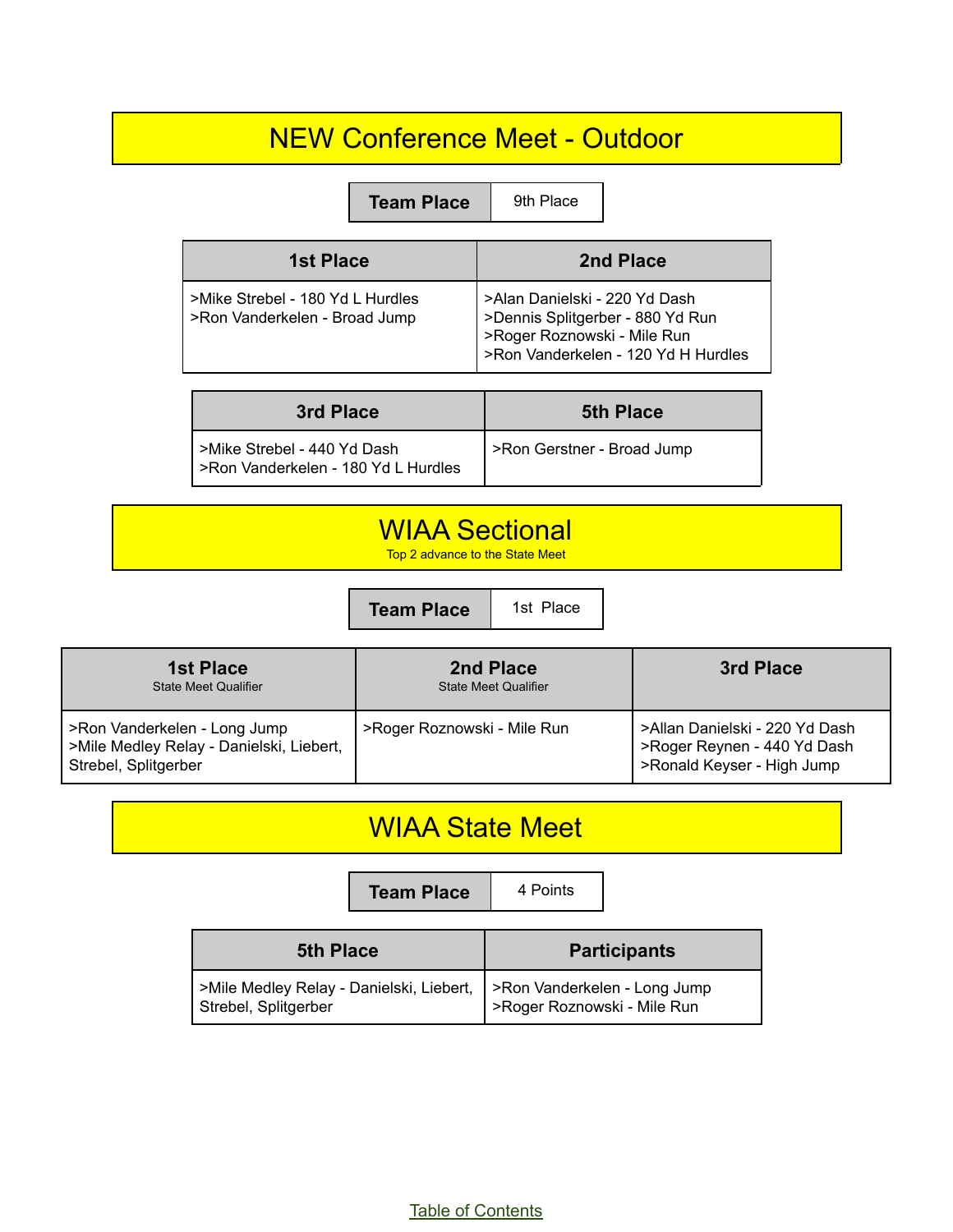# <span id="page-6-0"></span>Coaching Staff

**Head Coach** Jerry Dufek

**Assistant Coaches** Leonard Kazmer

# Season Results

### **Outdoor**

**NEW Conference** 2nd Place

## **WIAA Tournament**

**WIAA Sectional**

5th Place

**WIAA State Meet** 0 Points

# Season Highlights

The 1959 Preble Track and Field Team had a successful season finishing 2nd at the NEW Conference Meet and 5th at the WIAA Sectional.

Top performers for the Hornets were Alan Danielski (sprints), Jerry Wallenfang (sprints), Roger Heesacker (hurdles and relays), Roger Roznowski (distance), Larry VandenAvond (sprints), Ron Gerstner (sprints), Glen Lhost ( hurdles), Dennis Delarwelle (pole vault), Dave Delarwelle (pole vault), and Jerry Wallenfang (middle distance).

# Records Set

| <b>Outdoor</b> | No official list of school records could be found |
|----------------|---------------------------------------------------|
|----------------|---------------------------------------------------|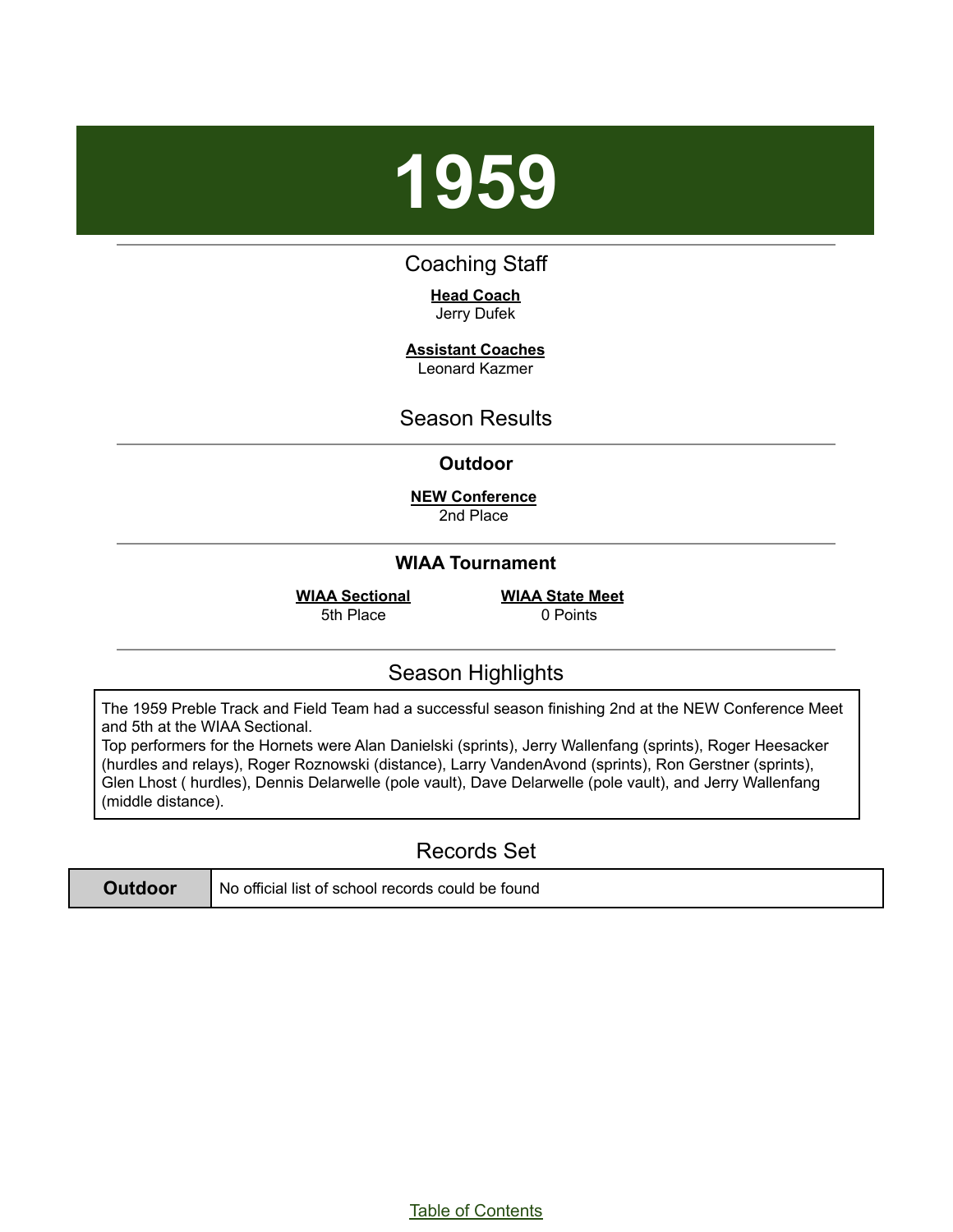**Team Place** | 9th Place

| <b>1st Place</b>                                                                                                                             | 2nd Place                      | 3rd Place                                                                                           |
|----------------------------------------------------------------------------------------------------------------------------------------------|--------------------------------|-----------------------------------------------------------------------------------------------------|
| >Ron Gerstner - 220 Yd Dash<br>Sologer Heesacker - 180 Yd L Hurdles<br>>Mile Medley Relay - Wallenfang,<br>Heesacker, Roznowski, VandenAvond | >Allan Danielski - 220 Yd Dash | >Allan Danielski - 440 Yd Dash<br>>Glen Lhost - 180 Yd L Hurdles<br>>Dennis Delarwelle - Pole Vault |

| <b>4th Place</b>                                                 | <b>5th Place</b>                                                                                        |
|------------------------------------------------------------------|---------------------------------------------------------------------------------------------------------|
| >Jerry Wallenfang - 440 Yd Dash<br>>Dave Delarwelle - Pole Vault | >Glen Lhost - 120 Yd H Hurdles<br>>Dennis Delarwelle - High Jump<br>>880 Yd Relay - Names not available |

# WIAA Sectional

Top 2 advance to the State Meet

**Team Place** | 1st Place

| 2nd Place<br>Sectional Qualifier                                                                       | 3rd Place                           | 4th Place                                                     |
|--------------------------------------------------------------------------------------------------------|-------------------------------------|---------------------------------------------------------------|
| >Alan Danielski - 440 Yd Dash<br>SMile Medley Relay - Wallenfang,<br>Heesacker, Roznowski, VandenAvond | >Roger Heesacker - 180 Yd L Hurdles | >Ron Gerstner - 220 Yd Dash<br>>Glen Lhost - 180 Yd L Hurdles |

# WIAA State Meet

**Team Place** | 0 Points

## **Participants**

>Alan Danielski - 440 Yd Dash

>Mile Medley Relay - Wallenfang, Heesacker, Roznowski, VandenAvond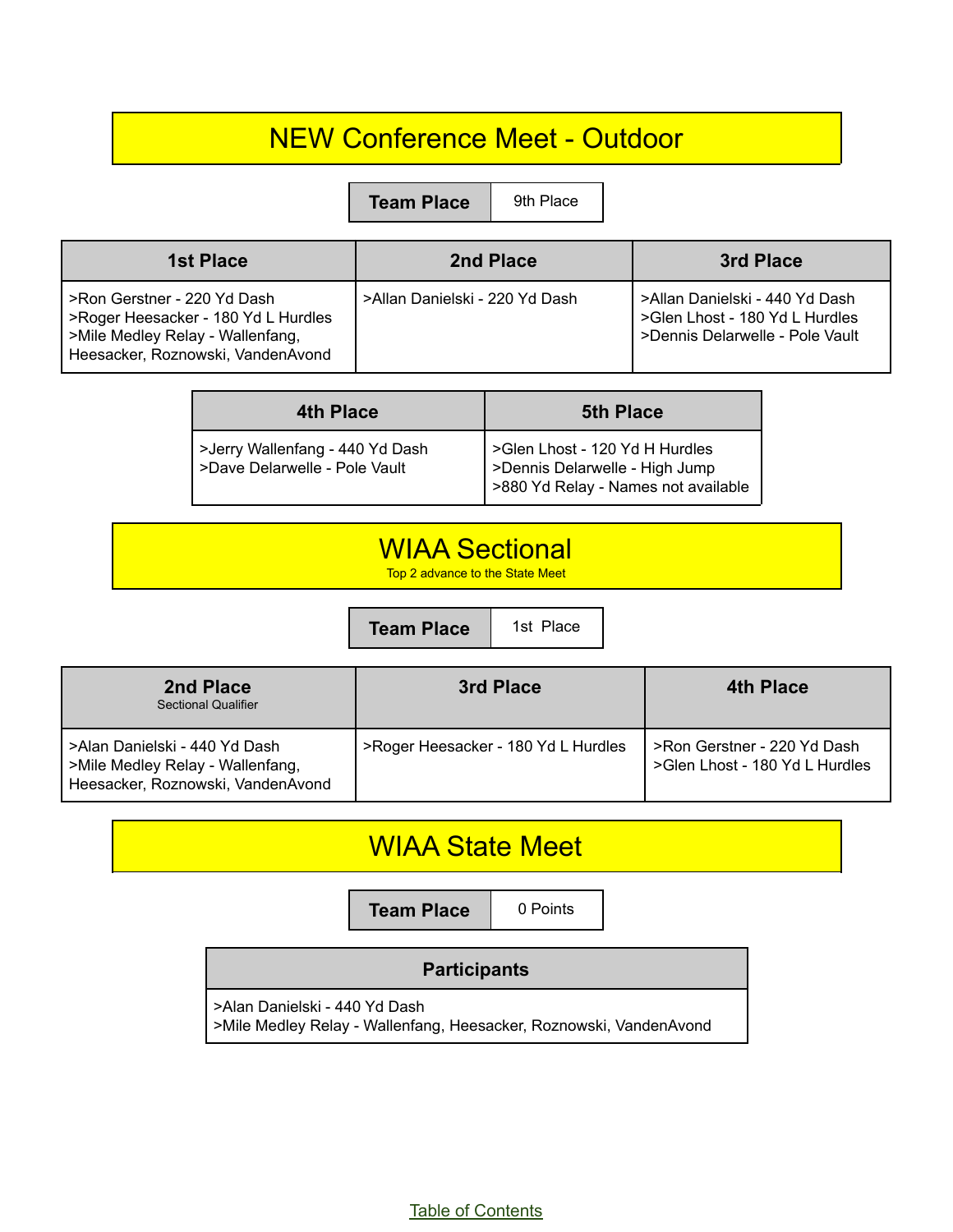# <span id="page-8-0"></span>Coaching Staff

**Head Coach** Jerry Dufek

**Assistant Coaches** Leonard Kazner

Season Results

## **Outdoor**

**NEW Conference** 3rd Place

## **WIAA Tournament**

**WIAA Sectional** 3rd Place

**WIAA State Meet** 4 Points

Season Highlights

The 1960 Preble Track and Field Team had a successful season finishing 3rd in the NEW Conference Meet and 3rd in the WIAA Sectional Meet.

Individually the Hornets were led by Ron Gerstner who became the first Preble Track Athlete to place at the State Meet in an individual event when he placed 5th in the 100 Yd Dash. Other top performers were Alan Danielski (sprints), Daniel LaPlant (sprints), Arther Karczewski (middle distance), Dennis Delaurelle (high jump & pole vault), Mike Routheaux (weights), and Wayne Destree (weights).

# Records Set

|--|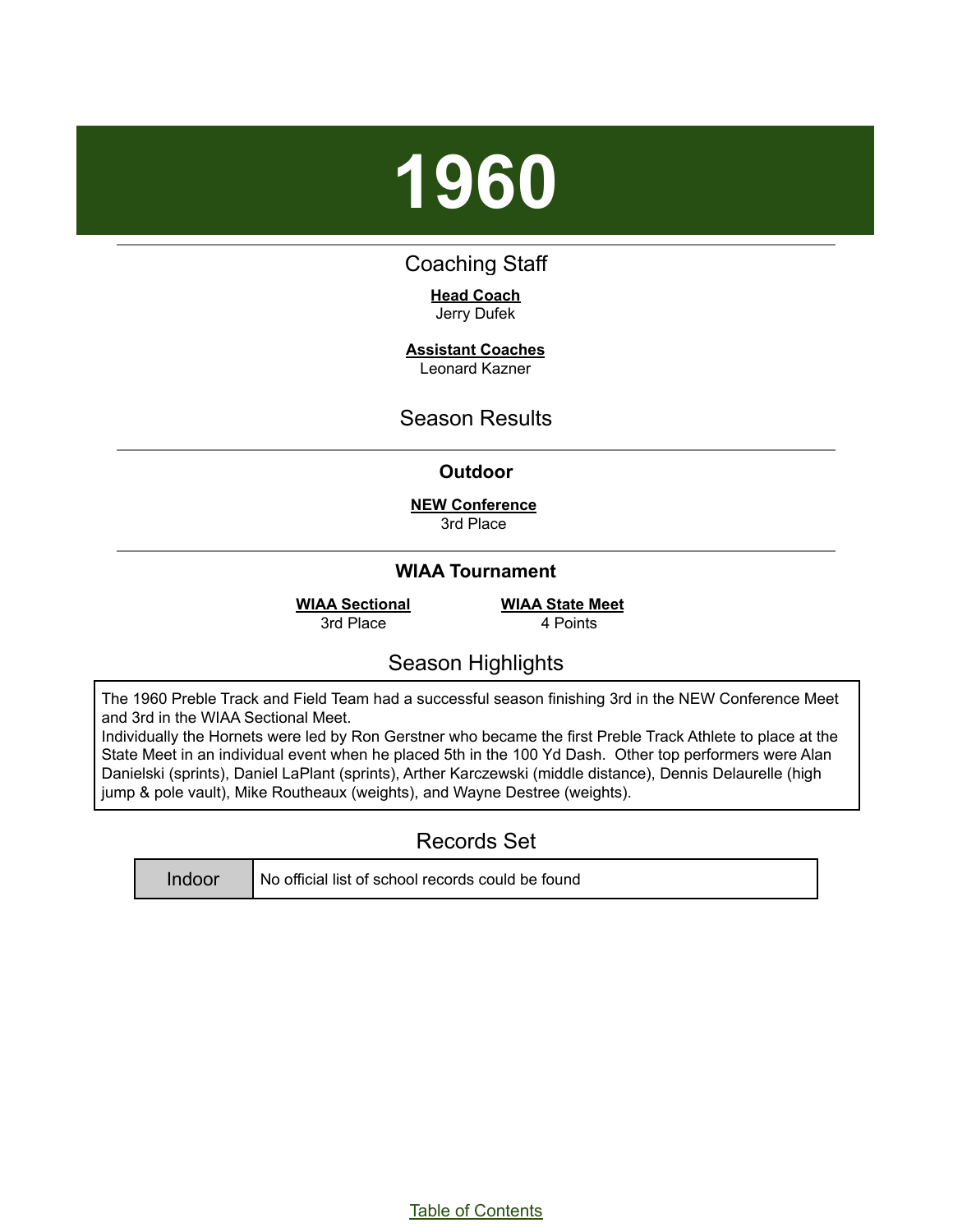**Team Place** 9th Place

| 1st Place                                                        | 2nd Place                                     | 3rd Place                     |
|------------------------------------------------------------------|-----------------------------------------------|-------------------------------|
| I >Ron Gerstner - 100 Yd Dash<br>  >Alan Danielski - 220 Yd Dash | <sup>1</sup> >Ron Gerstner - 180 Yd L Hurdles | >Daniel LaPlant - 220 Yd Dash |

| 4th Place                                                                                                                                                           | <b>5th Place</b>         |
|---------------------------------------------------------------------------------------------------------------------------------------------------------------------|--------------------------|
| >Alan Danielski - 100 Yd Dash<br>>Arther Karczewski - 440 Yd Dash<br>>Dennis Delaurelle - High Jump<br>>Ron Gerstner - Long Jump<br>>Dennis Delaurelle - Pole Vault | >Mike Routheaux - Discus |

| <b>WIAA Sectional</b>                  |
|----------------------------------------|
| <b>Top 2 advance to the State Meet</b> |

**Team Place** | 1st Place

| <b>1st Place</b><br><b>Sectional Qualifier</b>             | 2nd Place<br><b>Sectional Qualifier</b>  | 3rd Place                      |
|------------------------------------------------------------|------------------------------------------|--------------------------------|
| >Ron Gerstner - 100 Yd Dash<br>>Ron Gerstner - 220 Yd Dash | >Mile Medley Relay - Names not available | >Allan Danielski - 220 Yd Dash |

| 4th Place                       | <b>5th Place</b>                                     |
|---------------------------------|------------------------------------------------------|
| >Dennis Delaurelle - Pole Vault | >880 Yd Relay - Names not available                  |
| >David Delaurelle - Pole Vault  | >Ron Gerstner - Long Jump<br>>Wayne Destree - Discus |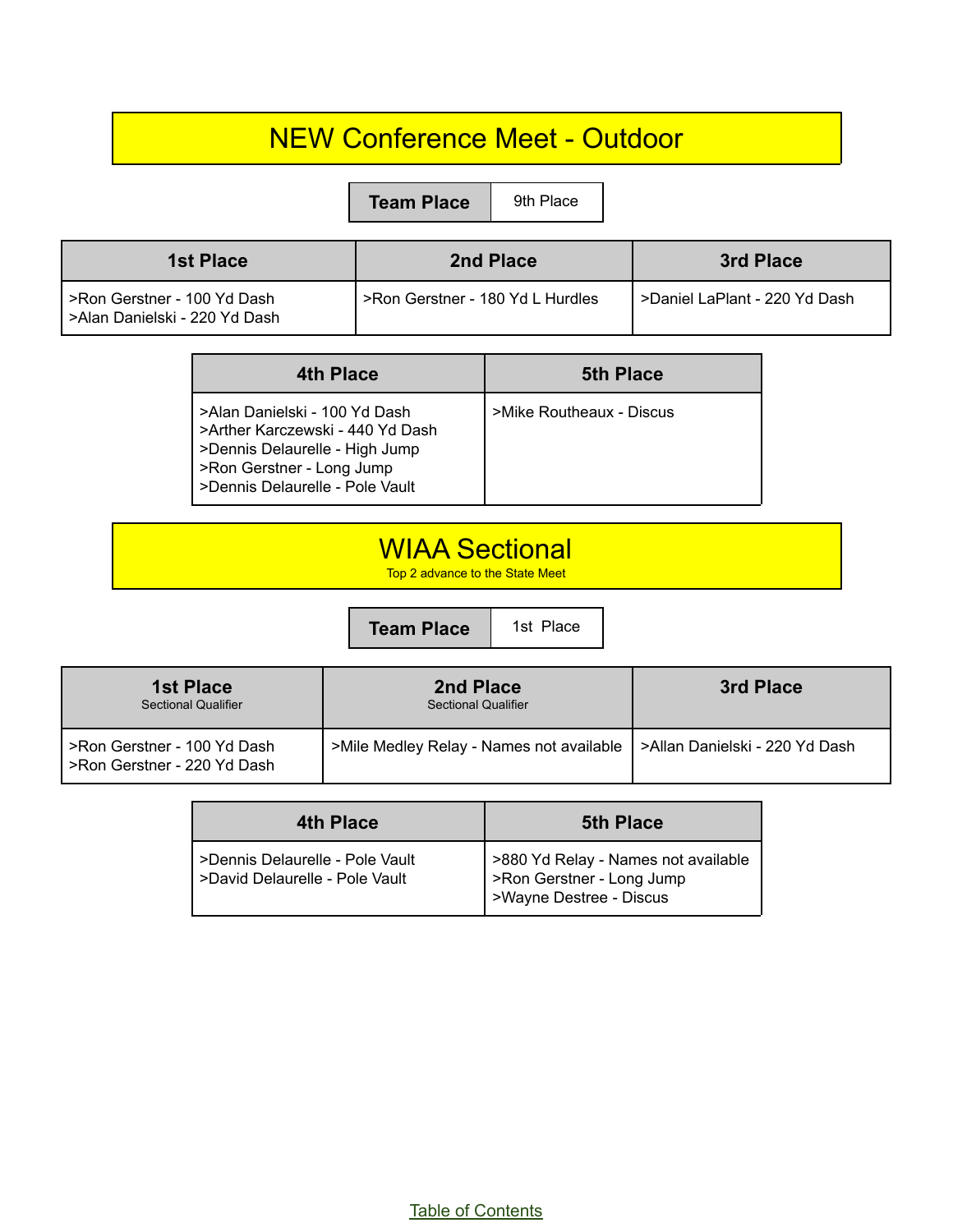# WIAA State Meet

|                             | <b>Team Place</b> |  | 0 Points                    |                                          |
|-----------------------------|-------------------|--|-----------------------------|------------------------------------------|
| <b>5th Place</b>            |                   |  |                             | <b>Participants</b>                      |
| >Ron Gerstner - 100 Yd Dash |                   |  | >Ron Gerstner - 220 Yd Dash | >Mile Medley Relay - Names not available |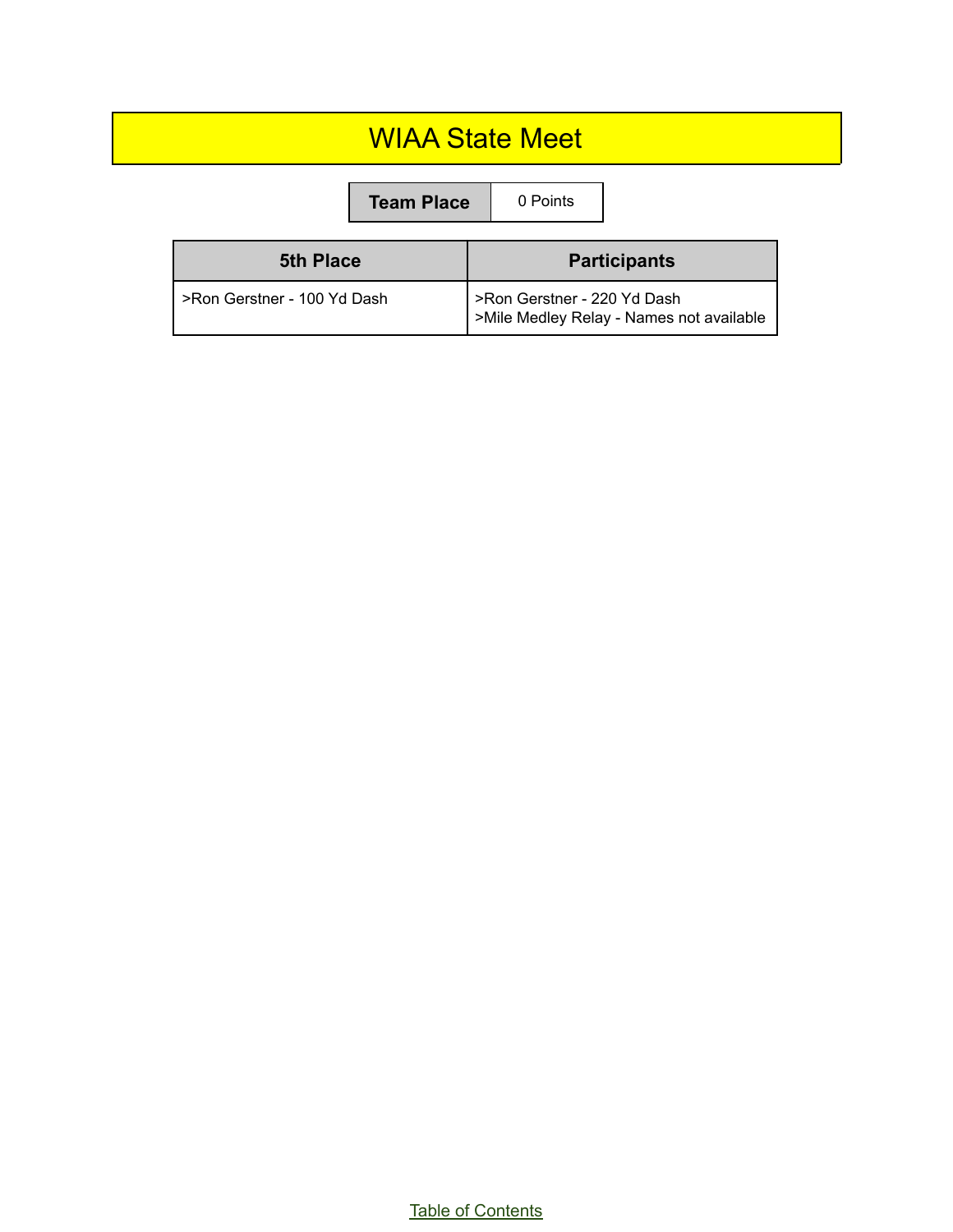# <span id="page-11-0"></span>Coaching Staff

**Head Coach** Jerry Dufek

**Assistant Coaches** Leonard Kazmer, Bill Sinclair

Season Results

**Outdoor**

**NEW Conference** 5th Place

### **WIAA Tournament**

**WIAA Sectional** 7th Place

**WIAA State Meet** 9 Points

# Season Highlights

The 1961 Preble Track and Field Team had limited success finishing 5th in the NEW Conference Meet. The team was led by Mike Routheax who dominated the Discus Throw in the area and finished 4th at the WIAA State Meet. Jim McKanna was also a top performer in the Pole Vault finishing 5th at the State Meet. Ron Gerstner set school records in the 100 and 220 Yard Dashes. Other top performers were Tim Berken (hurdles), Ken Noel (middle distance), William Mistele (hurdles), and Ron Buerschinger (sprints).

## Records Set

| Outdoor | Ron Gerstner - 100 Yard Dash (9.9)<br>Ron Gerstner - 220 Yard Dash (22.5) |
|---------|---------------------------------------------------------------------------|
|---------|---------------------------------------------------------------------------|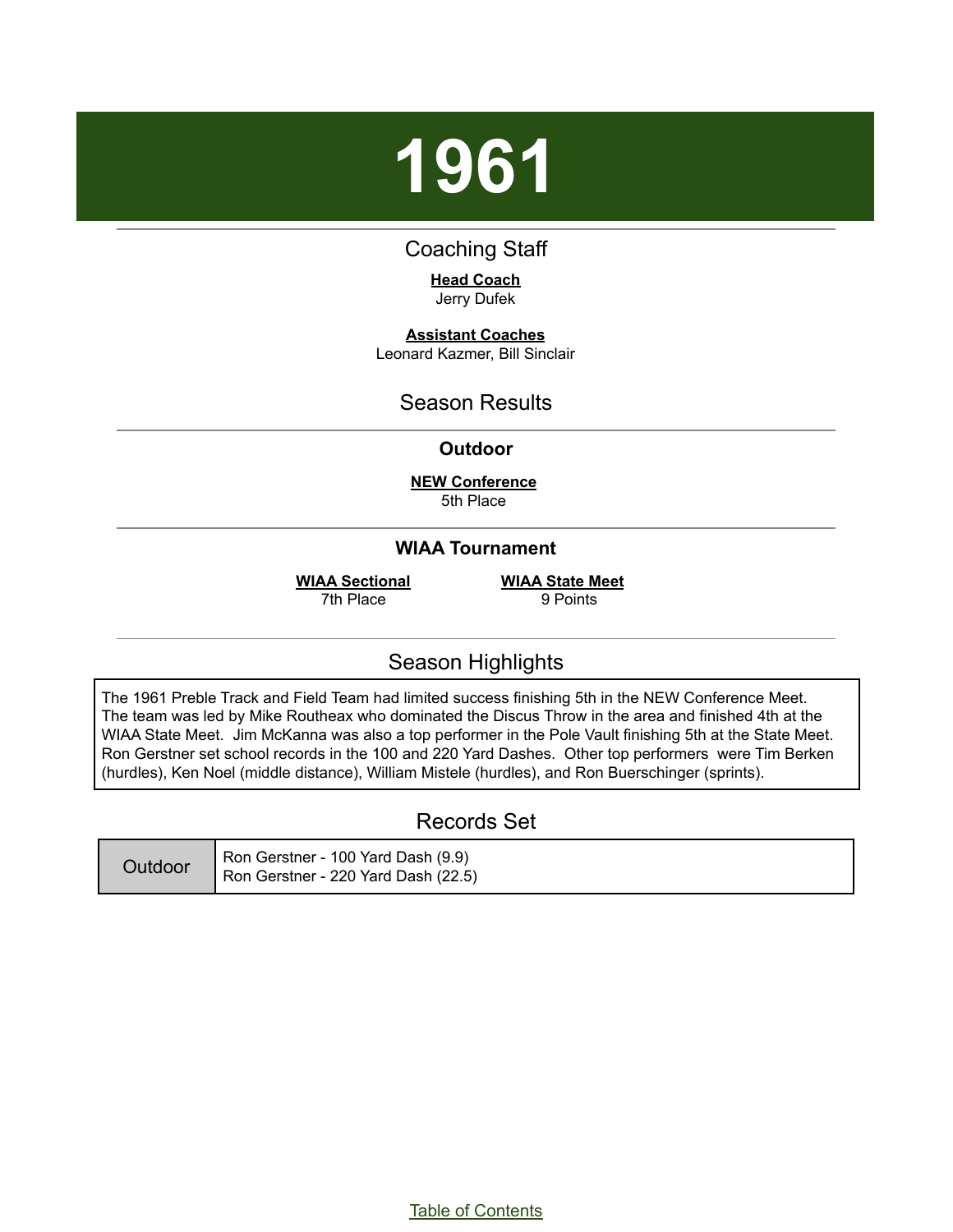**Team Place** 5th Place

| 5th. |  | л | Ρю |
|------|--|---|----|
|      |  |   |    |

| 1st Place                                                   | 2nd Place                    |
|-------------------------------------------------------------|------------------------------|
| >Tom Berken - 180 Yd L Hurdles<br>>Mike Routhieaux - Discus | >Ken Noel - 120 Yd H Hurdles |

| 3rd Place                                                                                        | <b>5th Place</b>                |
|--------------------------------------------------------------------------------------------------|---------------------------------|
| >William Mistele - 120 Yd H Hurdles<br>>James Mitchell - Shot Put<br>>James McKanna - Pole Vault | >Ron Buerschinger - 100 Yd Dash |

# WIAA Sectional

Top 2 advance to the State Meet

**Team Place** | 1st Place

| <b>1st Place</b><br>Sectional Qualifier | 2nd Place<br><b>Sectional Qualifier</b>               | <b>5th Place</b>            |
|-----------------------------------------|-------------------------------------------------------|-----------------------------|
| >Mike Routhieaux - Discus               | >James McKanna - Pole Vault<br>>Ken Noel - 880 Yd Run | >Ron Gerstner - 100 Yd Dash |

| <b>WIAA State Meet</b> |  |
|------------------------|--|
|                        |  |

**Team Place** | 0 Points

| 4th Place                | <b>5th Place</b>          | Participant            |
|--------------------------|---------------------------|------------------------|
| >Mike Routheaux - Discus | >Jim McKanna - Pole Vault | >Ken Noel - 880 Yd Run |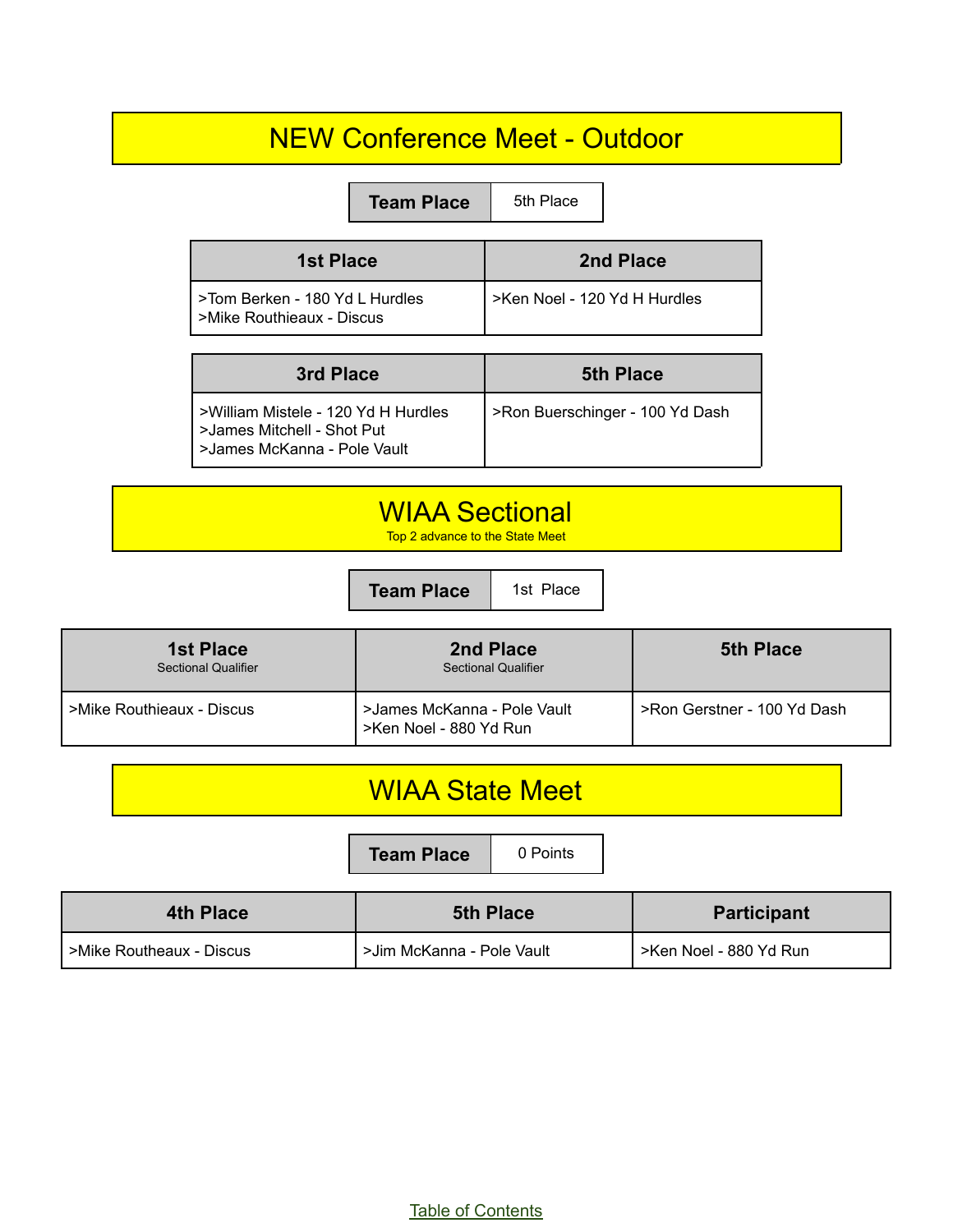<span id="page-13-0"></span>

## Coaching Staff

**Head Coach** Jerry Dufek

**Assistant Coaches** Leonard Kazmer

Season Results

**Outdoor**

**NEW Conference** 9th Place

### **WIAA Tournament**

**WIAA Sectional** 7th Place

**WIAA State Meet** 0 Points

# Season Highlights

This marks the final season for Leonard Kazmer as assistant coach. "Kaz" coached the first Preble Track and Field Team with Jerry Dufek from 1957 through 1962. Top individual performers were Jim McKanna (pole vault), Jim Mitchell (weights), and Dave Elbe (high jump).

Records Set

Outdoor | No records set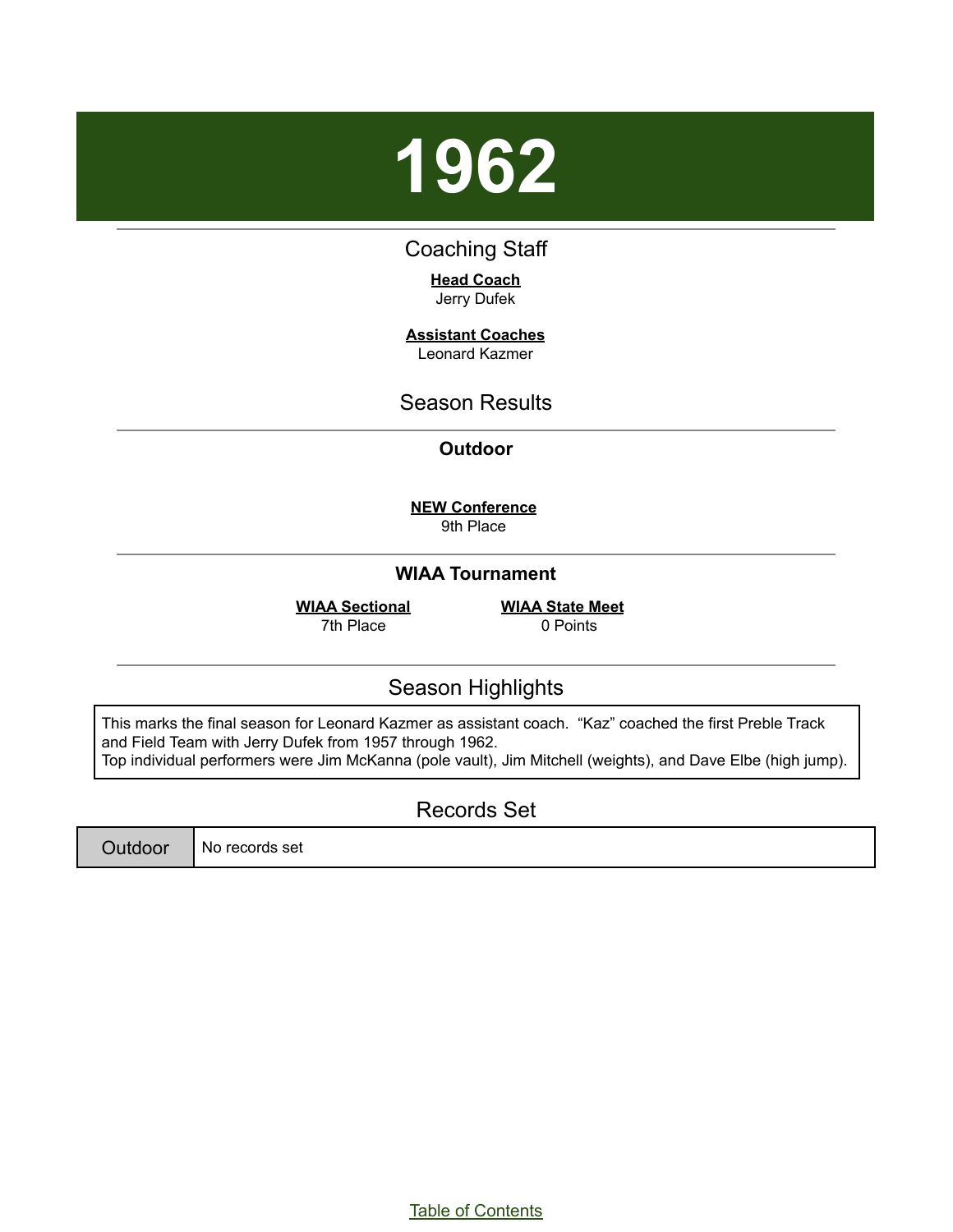**Team Place** 7th Place

| <b>1st Place</b>                                         | 2nd Place              | <b>4th Place</b>       |
|----------------------------------------------------------|------------------------|------------------------|
| I >Jim McKanna - Pole Vault<br>Solim Mitchell - Shot Put | >Jim Mitchell - Discus | >Dave Elbe - High Jump |

| <b>WIAA Sectional</b>           |  |
|---------------------------------|--|
| Top 2 advance to the State Meet |  |

| 2nd Place<br>State Meet Qualifier | 3rd Place                | <b>4th Place</b>       |
|-----------------------------------|--------------------------|------------------------|
| >Jim McKanna - Pole Vault         | >Jim Mitchell - Shot Put | >Jim Mitchell - Discus |

**Team Place** | 1st Place

# WIAA State Meet

**Team Place** | 0 Points

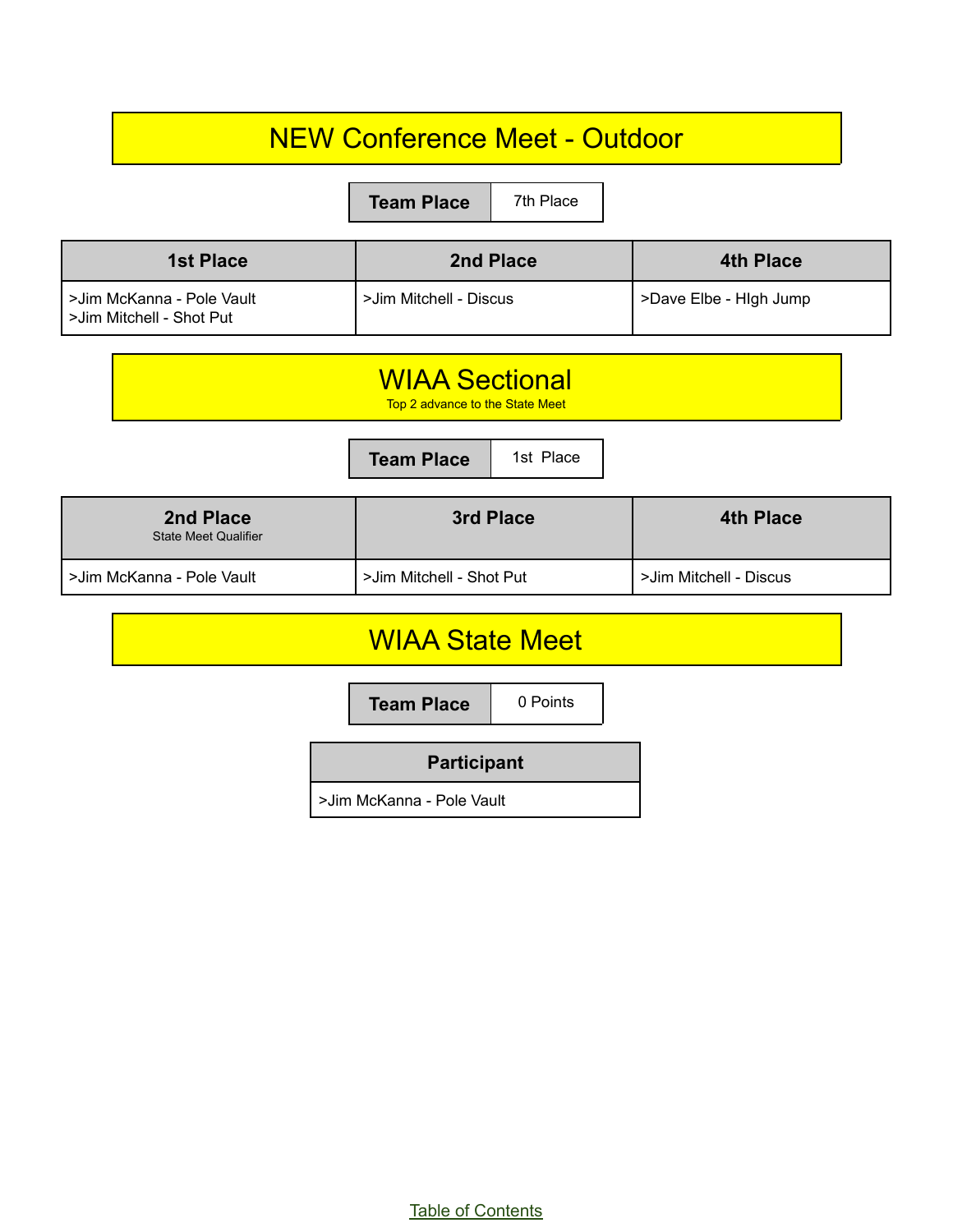<span id="page-15-0"></span>

## Coaching Staff

**Head Coach** Jerry Dufek

**Assistant Coaches** Gene Heller, Jack Verdette

Season Results

## **Outdoor**

**NEW Conference** 9th Place

## **WIAA Tournament**

**WIAA Sectional** 7th Place

**WIAA State Meet** 0 Points

# Season Highlights

The Preble Track and Field Team had limited success during the 1963. Individually the team was led by Doug Drafz who qualified for the WIAA State Meet. Other top performers were Jon Graan (middle distance), and Bob Rymer (mile run),

# Records Set

Outdoor  $\parallel$  No records set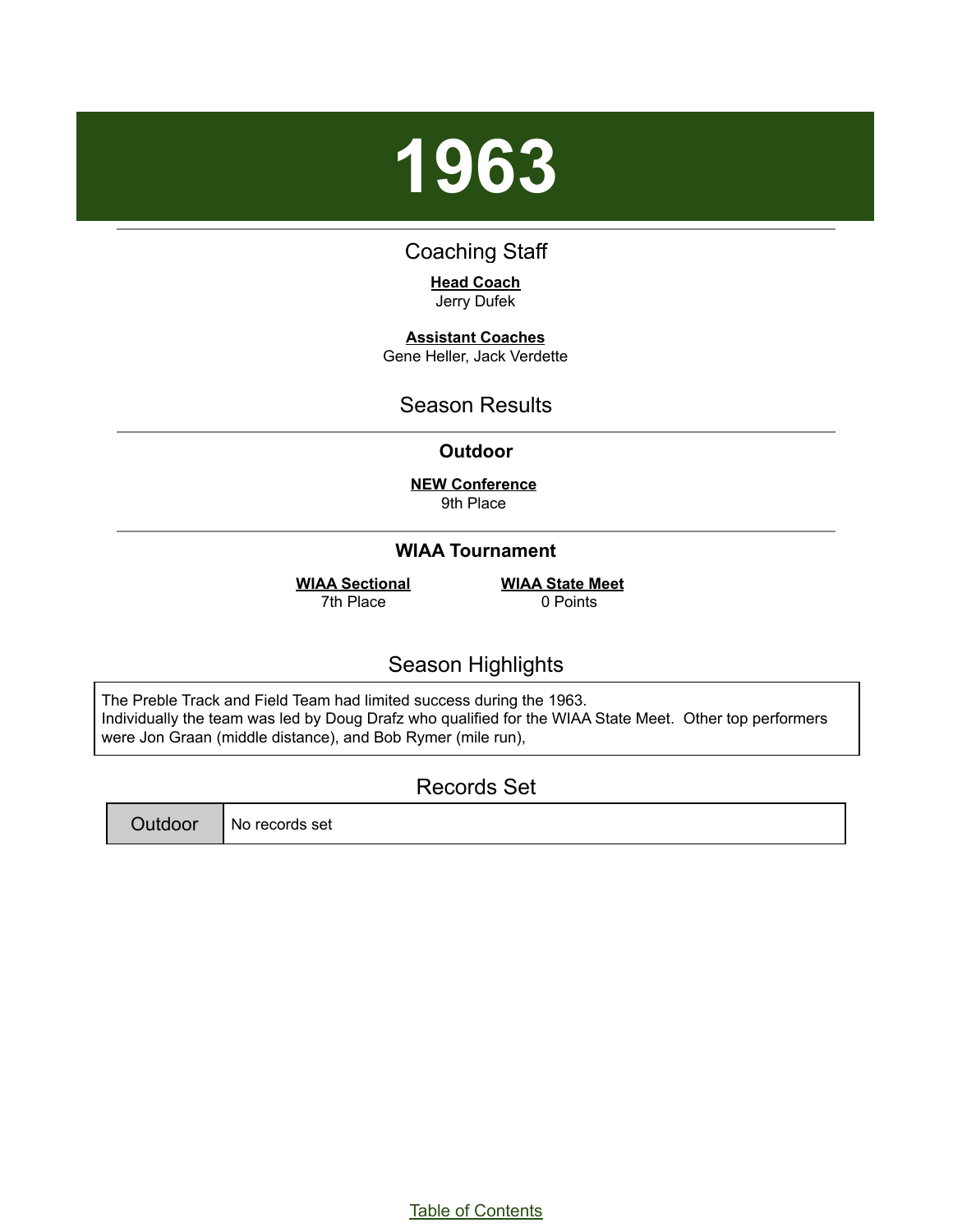**Team Place** 9th Place

| 2nd Place                  | 3rd Place                                            | <b>5th Place</b>      |
|----------------------------|------------------------------------------------------|-----------------------|
| l >Jon Graan - 440 Yd Dash | >Doug Drafz - 100 Yd Dash<br>>Doug Drafz - Long Jump | >Bob Rymer - Mile Run |

|  |  | <b>WIAA Sectional</b><br>Top 2 advance to the State Meet |  |
|--|--|----------------------------------------------------------|--|
|--|--|----------------------------------------------------------|--|

| 2nd Place<br><b>Sectional Qualifier</b> | 3rd Place                 | 4th Place               |
|-----------------------------------------|---------------------------|-------------------------|
| >Doug Drafz - 220 Yd Dash               | >Doug Drafz - 100 Yd Dash | >Doug Drafz - Long Jump |

**Team Place** | 1st Place

# WIAA State Meet

**Team Place** | 0 Points

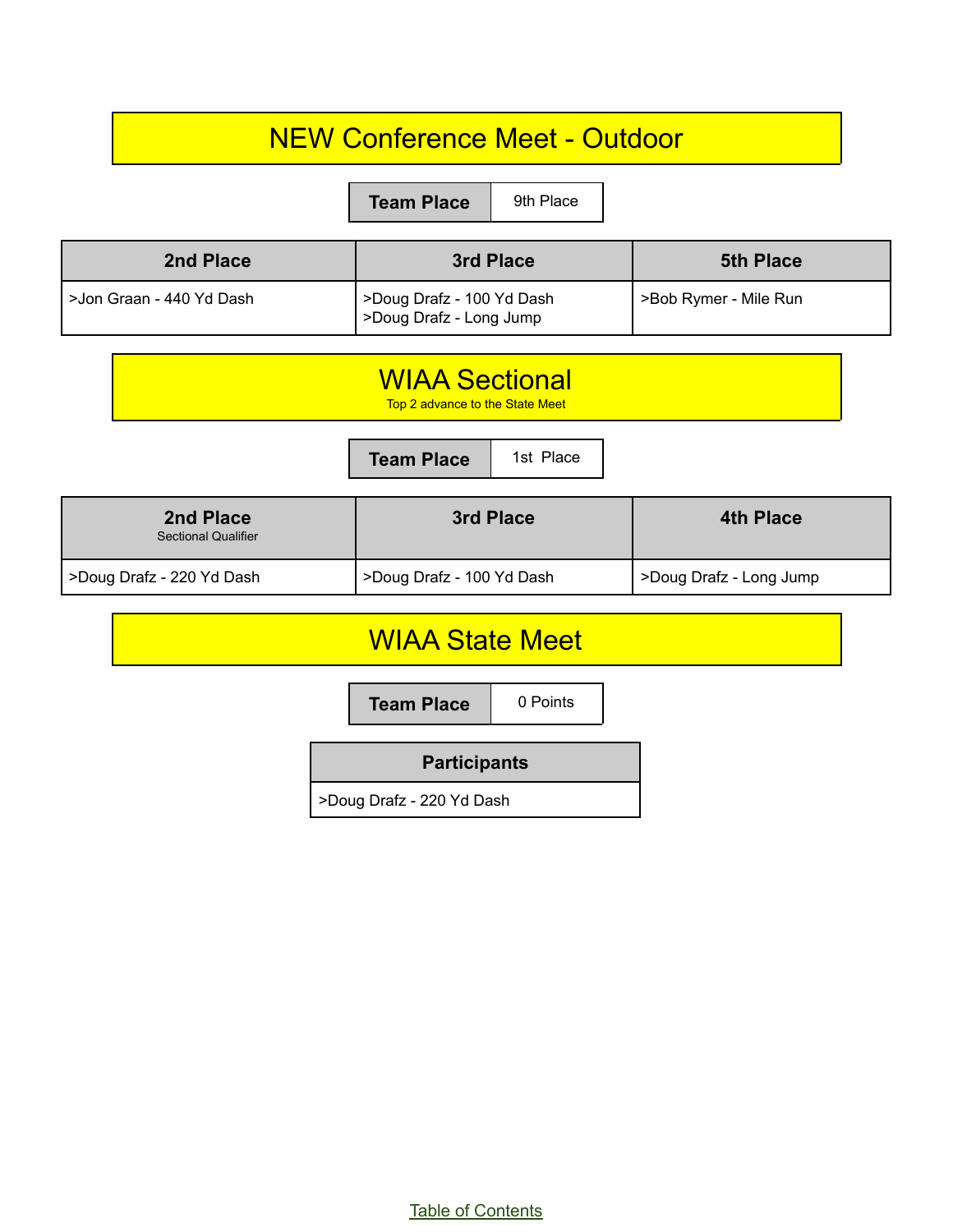## <span id="page-17-0"></span>Coaching Staff

#### **Head Coach** Jerry Dufek

**Assistant Coaches** Charlie O'Brien

Season Results

## **Outdoor**

**NEW Conference** 2nd Place

### **WIAA Tournament**

**WIAA Sectional** 6th Place

**WIAA State Meet** 0 Points

# Season Highlights

This is Preble's last year in the North Eastern Wisconsin (NEW) Conference. They finished 2nd in the conference meet and 6th at the WIAA Sectional.

Top Individual for the team was Doug Drafz who qualified for the State Meet in 3 events and also set school records in those 3 events, They were the Long Jump and the 100 & 220 Yard Dashes. Other top performers were Alan Pieschek (Pole Vault), Bob Rymer (Mile Run), Wayne Kudick (Hurdles), Paul Pagenkopf (sprints), Jon Fordyce (middle distance), Dale Nighorn (high Jump), Tobert Totman (high jump), Roger Kugel (shot put), Gillium (Pole Vault)

# Records Set

| <b>Outdoor</b> | Doug Drafz - 100 Yard Dash (9.9) |
|----------------|----------------------------------|
|                | Doug Drafz - Long Jump (21' 10") |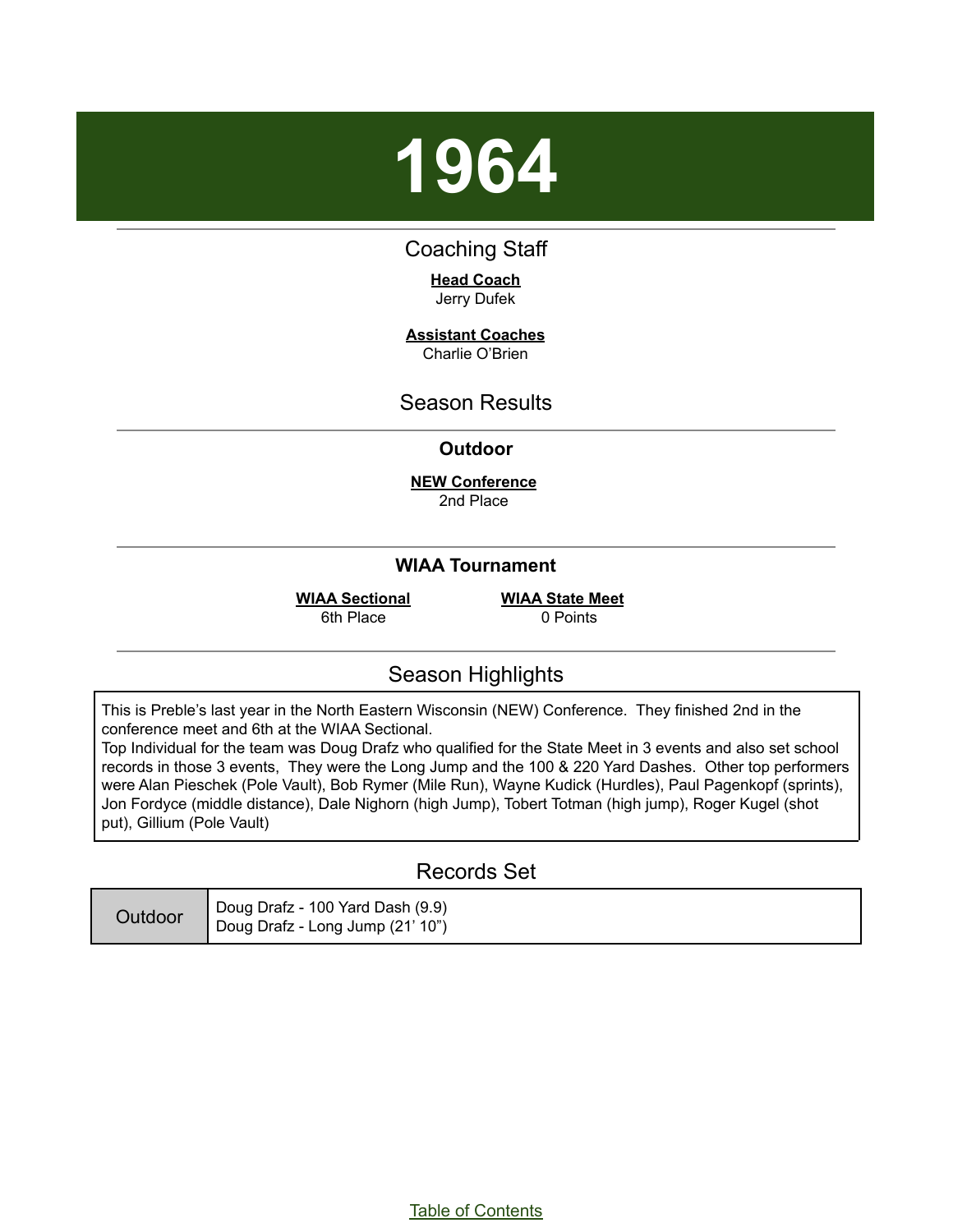**Team Place** 2nd Place

| <b>1st Place</b>                                                                    | 2nd Place                 | 3rd Place                                                 |
|-------------------------------------------------------------------------------------|---------------------------|-----------------------------------------------------------|
| >Doug Drafz - 100 Yd Dash<br>>Doug Drafz - Long Jump<br>>Alan Pieschek - Pole Vault | >Doug Drafz - 220 Yd Dash | >Bob Rymer - Mile Run<br>>Wayne Kudick - 180 Yd L Hurdles |

| 4th Place                                                                                                                                                             | <b>5th Place</b>                                 |
|-----------------------------------------------------------------------------------------------------------------------------------------------------------------------|--------------------------------------------------|
| >Paul Pagenkopf - 220 Yd Dash<br>>Wayne Kudick - 120 Yd H Hurdles<br>>Jon Fordyce - 880 Yd Run<br>>Dale Nighorn - High Jump (tie)<br>>Robert Totman - High Jump (tie) | >Roger Kugel - Shot Put<br>>Gillium - Pole Vault |

| <b>WIAA Sectional</b><br>Top 2 advance to the State Meet |                   |           |  |
|----------------------------------------------------------|-------------------|-----------|--|
|                                                          |                   |           |  |
|                                                          | <b>Team Place</b> | 6th Place |  |

| <b>1st Place</b><br>State Meet Qualifier               | 2nd Place<br><b>State Meet Qualifier</b> | 3rd Place                                                     |
|--------------------------------------------------------|------------------------------------------|---------------------------------------------------------------|
| >Doug Drafz - 100 Yd Dash<br>>Doug Drafz - 220 Yd Dash | >Doug Drafz - Long Jump                  | >Jon Fordyce - 880 Yd Run<br>>Wayne Kudick - 120 Yd H Hurdles |

**Team Place** | 0 Points

## **Participants**

- >Dave Drafz 100 Yd Dash >Dave Drafz - 220 Yd Dash
- >Dave Drafz Long Jump

WIAA State Meet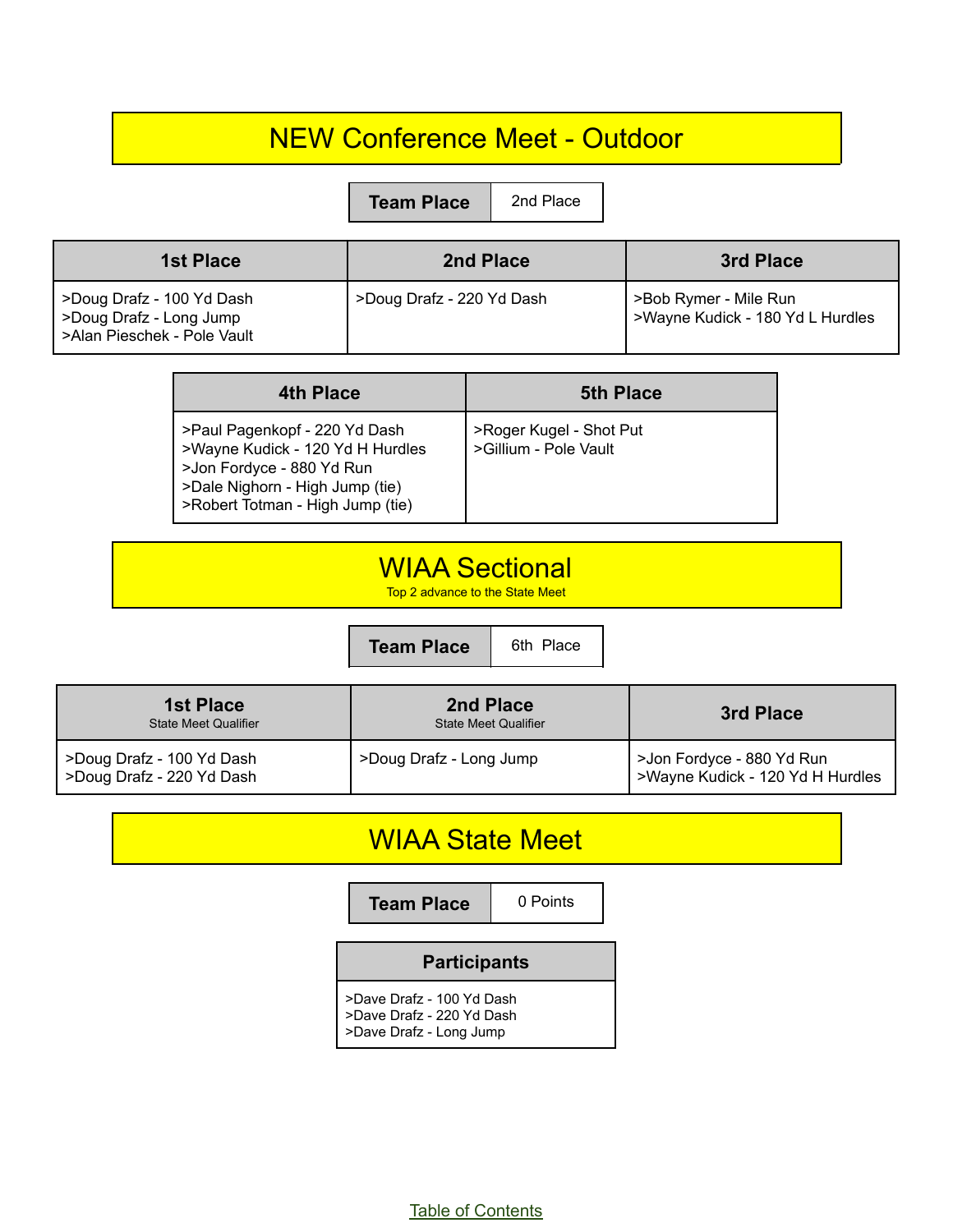<span id="page-19-0"></span>

# Coaching Staff

**Head Coach** Jerry Dufek

**Assistant Coaches** Dan Graham, Frank Pirman Charlie O'Brien

# Season Results

## **WIAA Tournament**

**WIAA Sectional** 0 Points

# Season Highlights

Very little information could be found for the 1965 Track and Field Season. This was Jerry Dufek's final season coaching Track and Field at Preble. He coached the team from its inception in 1957 until 1965. The Hornets are also no longer in the NEW Conference so I don't believe they participated in any conference meet.

Records Set

Outdoor | None found

WIAA Sectional

Top 2 advance to the State Meet

**Team Place** | 0 Points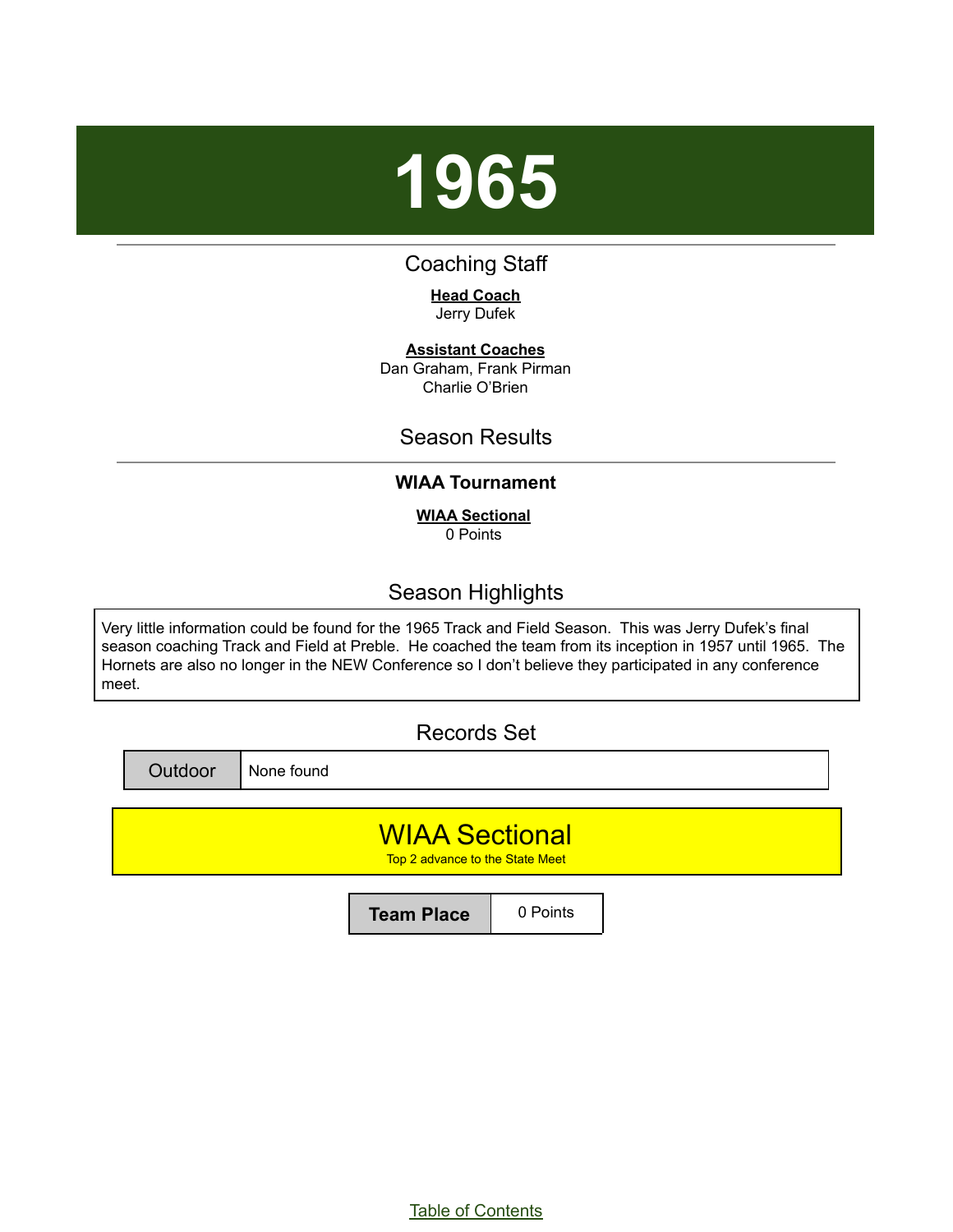## <span id="page-20-0"></span>Coaching Staff

#### **Head Coach** Dan Graham

**Assistant Coaches** Darryl Polzin

Season Results

**Outdoor**

**FRVC Conference** 8th Place

### **WIAA Tournament**

**WIAA Sectional** 6th Place

**WIAA State Meet** 0 Points

# Season Highlights

This is the first year for Head Coach Dan Graham to lead the Hornet Track and Field Team. This is also the first year for Preble in the Fox River Valley Conference.

The leading performer for Preble was Dave Hill who won the 100 Yard Dash in both the Conference Meet and the WIAA Sectional. Other top performers who broke school records were John Wier in the High Jump and the 880 Yard Relay Team of Dave Hill, Rick Kelly, Randy Laiho, and Chuck VonHaden.

# Records Set

| Outdoor | Dave Hill, Rick Kelly, Randy Laiho, Chuck VonHaden - 880 Yard Relay (1:36.2)<br>John Wier - High Jump (6' 0") |
|---------|---------------------------------------------------------------------------------------------------------------|
|---------|---------------------------------------------------------------------------------------------------------------|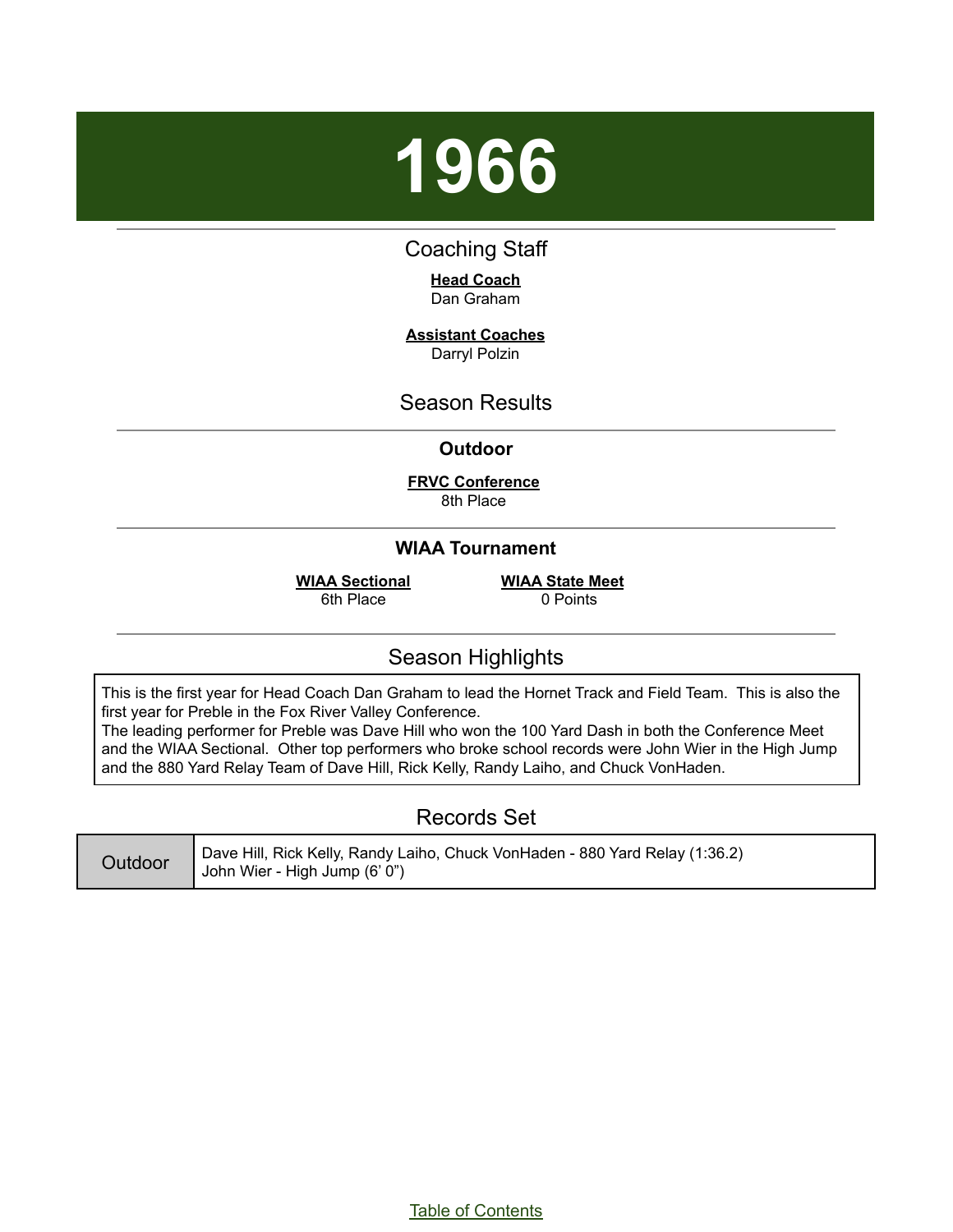| <b>FRVC Conference Meet - Outdoor</b>                    |                                          |                                 |  |
|----------------------------------------------------------|------------------------------------------|---------------------------------|--|
|                                                          | 8th Place<br><b>Team Place</b>           |                                 |  |
| <b>1st Place</b>                                         | <b>3rd Place</b>                         | <b>5th Place</b>                |  |
| >Dave Hill - 100 Yd Dash                                 | >Dave Hill - 220 Yd Dash                 | >Charles VonHaden - 440 Yd Dash |  |
| <b>WIAA Sectional</b><br>Top 2 advance to the State Meet |                                          |                                 |  |
|                                                          | 6th Place<br><b>Team Place</b>           |                                 |  |
| <b>1st Place</b><br><b>State Meet Qualifier</b>          | 2nd Place<br><b>State Meet Qualifier</b> | <b>3rd Place</b>                |  |
| >Dave Hill - 100 Yd Dash                                 | >Dave Hill - 220 Yd Dash                 | >John Wier - High Jump          |  |
| <b>WIAA State Meet</b>                                   |                                          |                                 |  |
|                                                          |                                          |                                 |  |

| <b>Participants</b>                                  |
|------------------------------------------------------|
| >Dave Hill - 100 Yd Dash<br>>Dave Hill - 220 Yd Dash |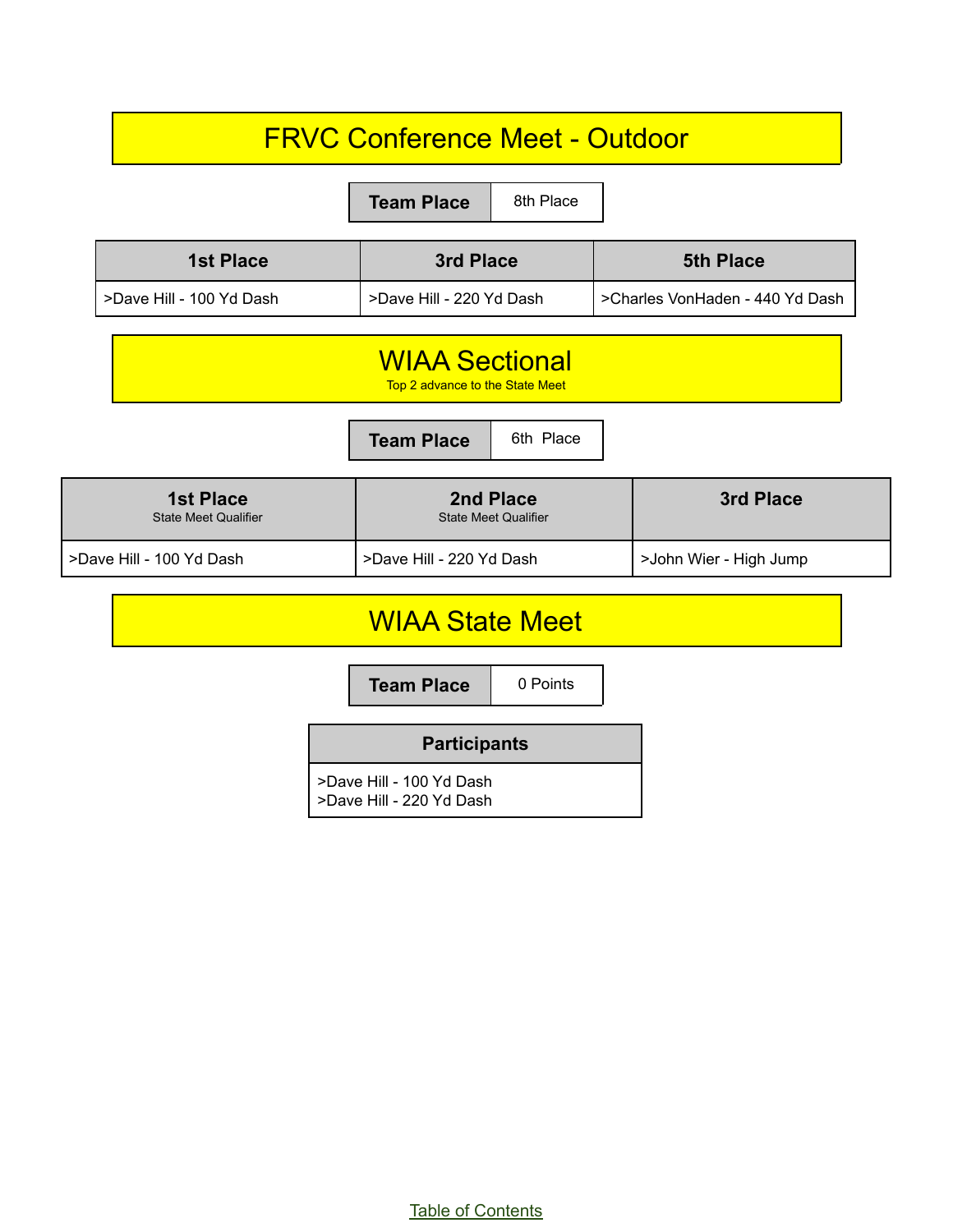<span id="page-22-0"></span>

# Coaching Staff

**Head Coach** Dan Graham

## Season Results

#### **Indoor**

**FRVC Conference** First Time in this meet

8th Place

### **Outdoor**

**City Meet** 3rd Place

**FRVC Conference** 7th Place

#### **WIAA Tournament**

**WIAA Sectional**

4th Place

**WIAA State Meet** 8 Points

# Season Highlights

The 1967 Preble Track and Field Team had success at the end of the season finishing 4th at the WIAA Sectional Meet.

Individually the team was led by sprinter Dave Hill who finished 2nd at the State Meet in the 100 Yd Dash. He also tied the school record in that event. The other record setter was Dan Blohowiak in the 180 Low Hurdles and the 120 High Hurdles. Other top performers were Jim Baugnet (pole vault), Dan Pohlman (weights), Krumpos (hurdles), Craig Kelly (middle distance), James Vandenberg (pole vault), Charles VonHayden (middle distance), Mark Hendricks (jumps and hurdles), Robert Greiling (weights), Tyrone Pyan (middle distance), and John Kellner (distance).

## Records Set

| Outdoor | Dave Hill - 100 Yd Dash (9.9)<br>Dan Blohowiak - 180 Yd Low Hurdles (20.5)<br>Dan Blohowiak - 120 Yd High Hurdles (15.3) |
|---------|--------------------------------------------------------------------------------------------------------------------------|
|---------|--------------------------------------------------------------------------------------------------------------------------|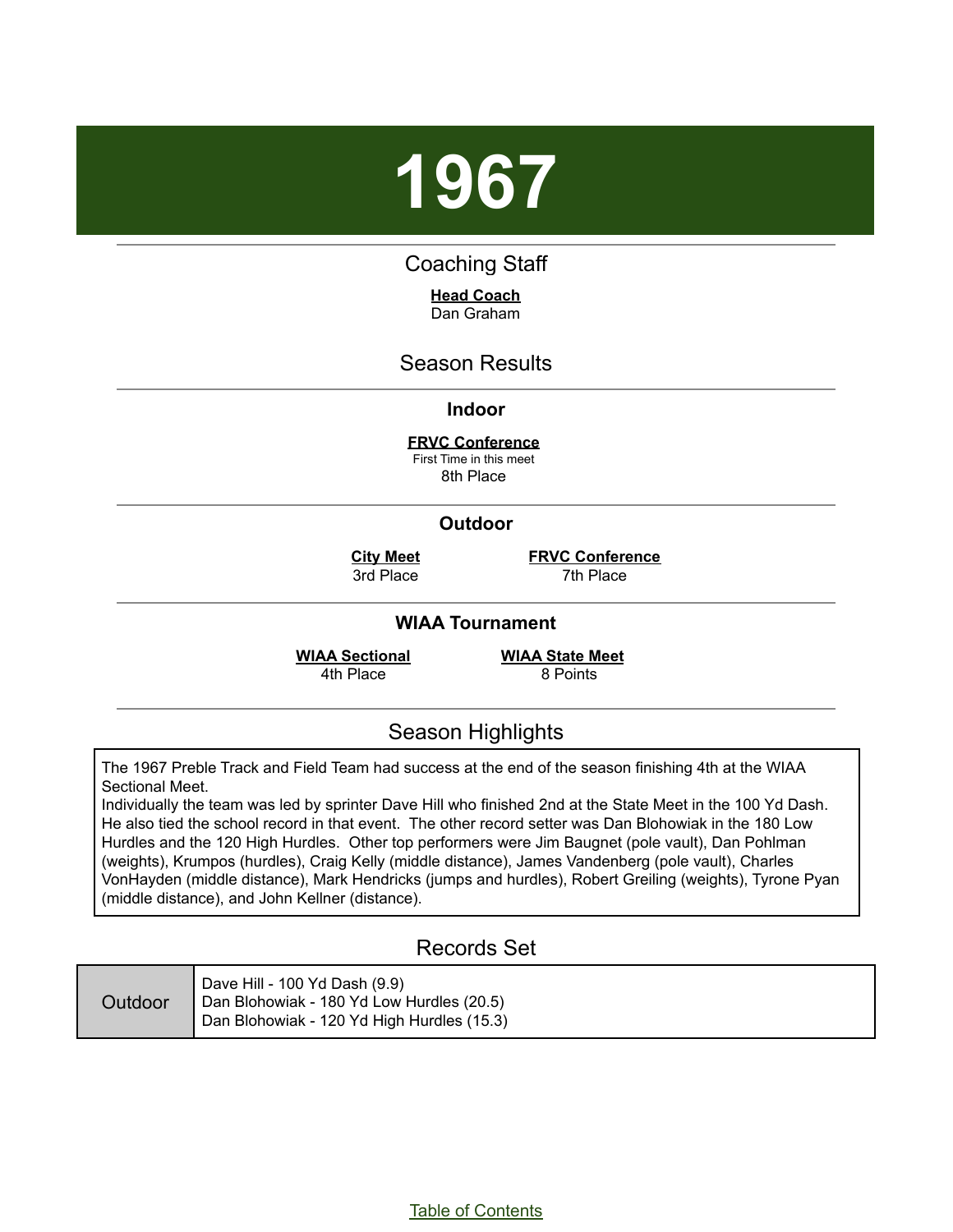# FRVC Conference Meet - Indoor

**Team Place** 8th Place

| 2nd Place                 | <b>4th Place</b>                 | <b>5th Place</b>                                                               |
|---------------------------|----------------------------------|--------------------------------------------------------------------------------|
| ⊧ >Dave Hill - 60 Yd Dash | >Dan Blohowiak - 60 Yd H Hurdles | I >4 Lap Relay - Names not available<br><sup>1</sup> >Jim Baugnet - Pole Vault |

# Green Bay City Meet - Outdoor

**Team Place** 3rd Place

| <b>1st Place</b>                                                                                                               | 2nd Place                                                                         | 3rd Place                                                   |
|--------------------------------------------------------------------------------------------------------------------------------|-----------------------------------------------------------------------------------|-------------------------------------------------------------|
| >Dave Hill - 100 Yd Dash<br>>Dave Hill - 220 Yd Dash<br>>Dan Blohowiak - 120 Yd H Hurdles<br>>Dan Blohowiak - 180 Yd L Hurdles | >Krumpos - 180 Yd L Hurdles<br>>Jim Baugnet - Pole Vault<br>>Dan Pohlman - Discus | >Craig Kelly - 880 Yd Run<br>>James Vandenberg - Pole Vault |

| <b>4th Place</b>                 | <b>5th Place</b>                   |
|----------------------------------|------------------------------------|
| >Charles VonHayden - 440 Yd Dash | >Tyrone Pyan - 880 Yd Run          |
| >Dan Pohlman - Shot Put          | >John Kellner - Mile Run           |
| >Mark Hendricks - Long Jump      | >Mark Hendricks - 120 Yd H Hurdles |
| >Robert Greiling - Discus        | >Mark Hendricks - High Jump        |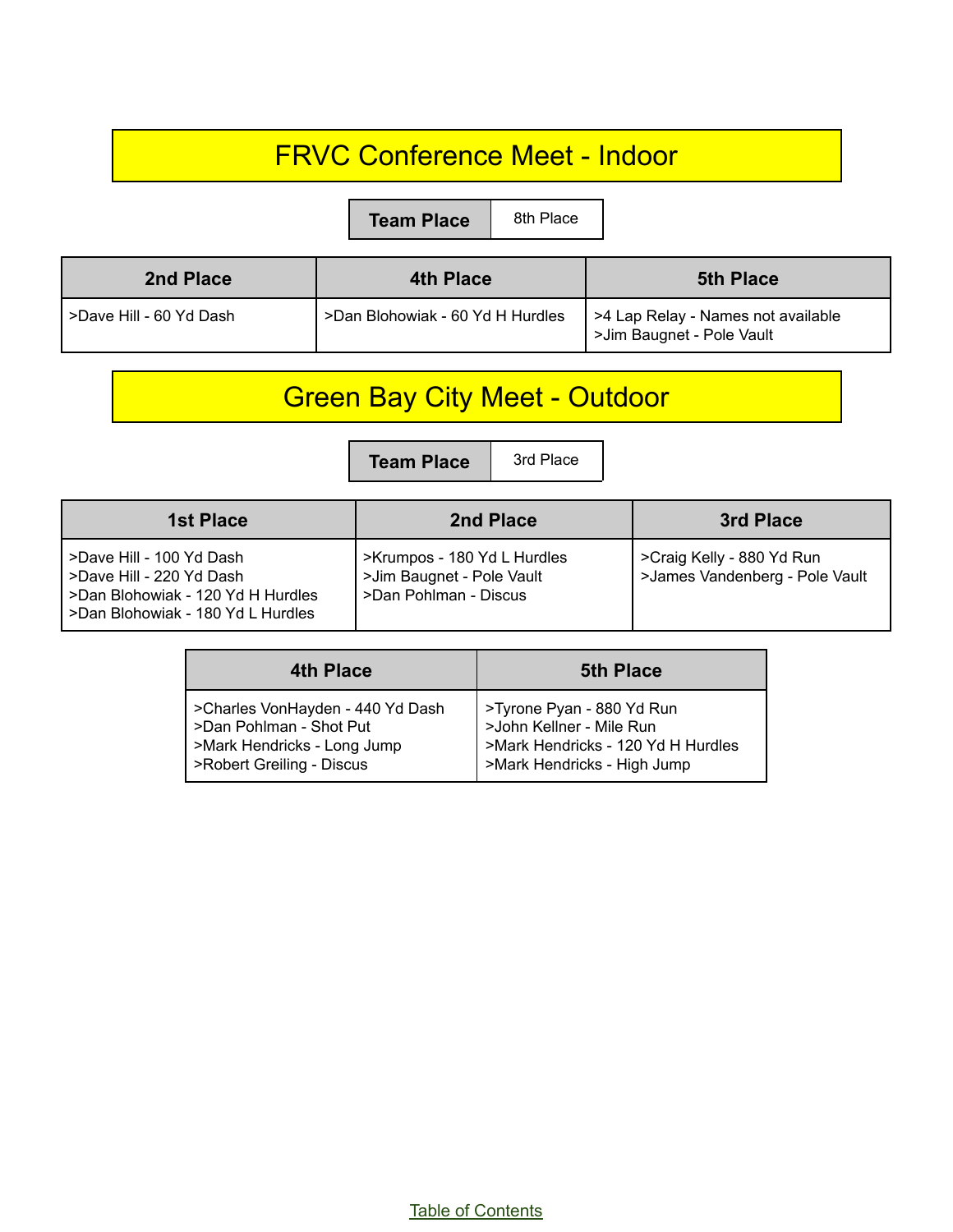| <b>Team Place</b>         | 7th Place                         |
|---------------------------|-----------------------------------|
| <b>1st Place</b>          | 2nd Place                         |
| >Dave Hill - 220 Yd Dash  | >Dave Hill - 100 Yd Dash          |
| 3rd Place                 | <b>5th Place</b>                  |
| >Jim Baugnet - Pole Vault | >Dan Blohowiak - 120 Yd H Hurdles |

| <b>Team Place</b> |
|-------------------|

**Team Place** 4th Place

| <b>1st Place</b><br><b>State Meet Qualifiers</b> | 2nd Place<br><b>State Meet Qualifiers</b> | 3rd Place                                                                                                                    |
|--------------------------------------------------|-------------------------------------------|------------------------------------------------------------------------------------------------------------------------------|
| >Dave Hill - 220 Yd Dash                         | >Dave Hill - 100 Yd Dash                  | >Dan Blohowiak - 120 Yd H Hurdles<br>>Dan Blohowiak - 180 Yd L Hurdles<br>>Jim Baugnet - Pole Vault<br>>Dan Pohlman - Discus |

# WIAA State Meet

**Team Place** 8 Points

| 2nd Place                | <b>Participant</b>       |
|--------------------------|--------------------------|
| >Dave Hill - 100 Yd Dash | >Dave Hill - 220 Yd Dash |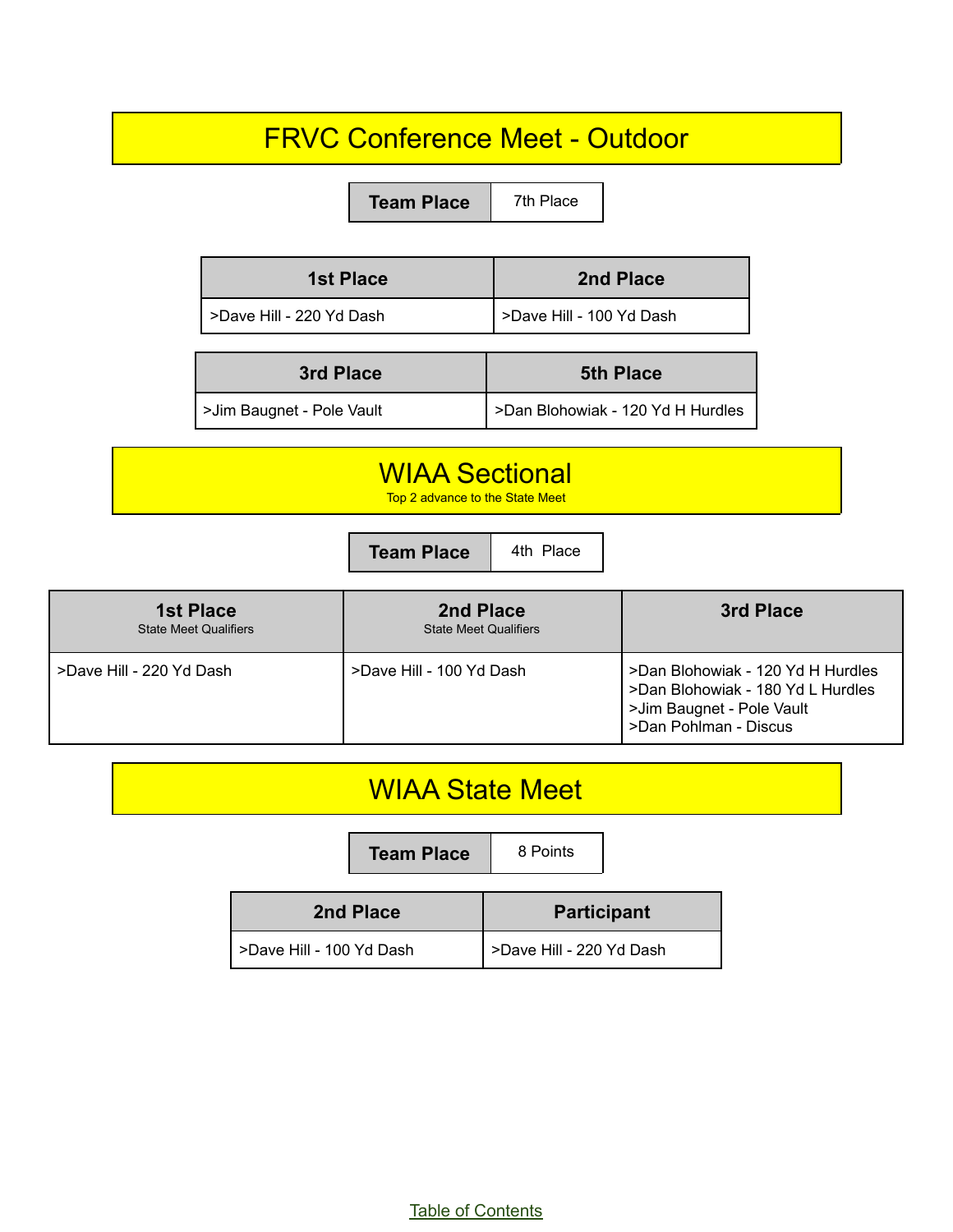## <span id="page-25-0"></span>Coaching Staff

#### **Head Coach** Dan Graham

# Season Results

**Indoor**

#### **FRVC Conference**

?

#### **Outdoor**

**City Meet** 3rd Place

**FRVC Conference** 7th Place

#### **WIAA Tournament**

**WIAA Sectional** 5th Place

**WIAA State Meet** 4 Points

## Season Highlights

The 1968 season saw Dan Graham's final season as Head Coach. The team had some success finishing 4th at the FRVC Indoor Meet and 5th in the WIAA Sectional Meet.

Individually the team was led by Pole Vaulter Jim Baugnet who placed 5th at the WIAA State Meet and set the School Record in that event. Other record setters were Dan Pohlman in both the Shot Put and Discus, Randy Laiho in the 440 Yard Dash, Chuck VonHaden in the 880 Yard Run, and the Mile Relay Team of Doug Blegen, Jim Vandenberg, Chuck VonHaden, and Randy Laiho. Two other contributors were Mark Hendricks (jumps) and Dan Blohowiak (hurdles).

## Records Set

| Outdoor | Dan Pohlman - Discus (157' 4")<br>Dan Pohlman - Shot Put (48' 10")<br>  Randy Laiho - 440 Yd Dash (52.2)<br>Chuck VonHaden - 880 Yd Run (2:06.4)<br>Jim Baugnet - Pole Vault (12' 10") |
|---------|----------------------------------------------------------------------------------------------------------------------------------------------------------------------------------------|
|---------|----------------------------------------------------------------------------------------------------------------------------------------------------------------------------------------|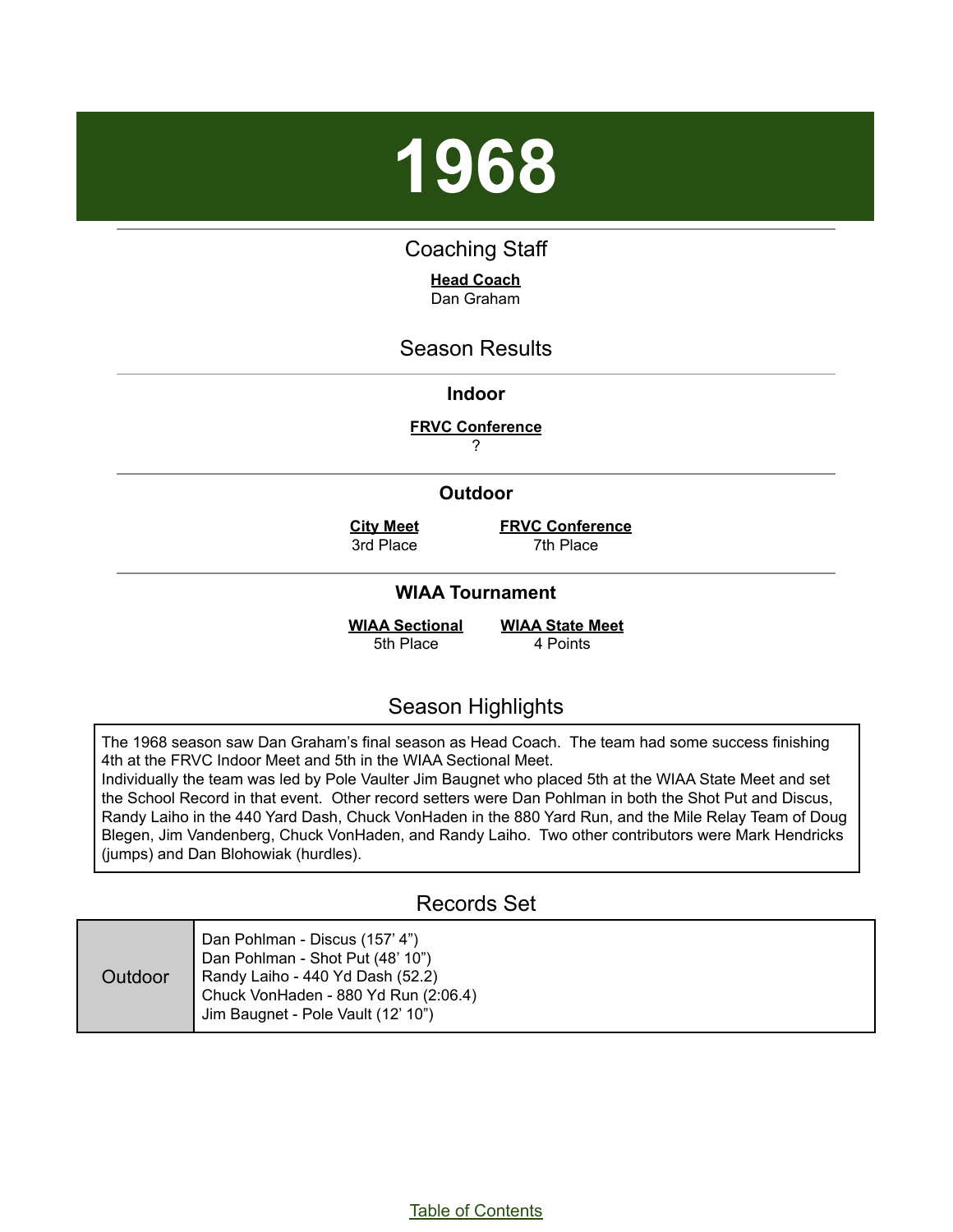# FRVC Conference Meet - Indoor

**Team Place** | ? Place **4th Place 5th Place** >Dan Blohowiak - 60 Yd L Hurdles | >Jim Baugnet - Pole Vault

# Green Bay City Meet - Outdoor

**Team Place** | 3rd Place

#### **1st Place**

>Dan Blohowiak - 120 Yd H Hurdles >Mark Hendricks - Long Jump >'Dan Pohlman - Discus

# FRVC Conference Meet - Outdoor

**Team Place** 7th Place

| 2nd Place                                          | 3rd Place                                                                                  |
|----------------------------------------------------|--------------------------------------------------------------------------------------------|
| >Jim Baugnet - Pole Vault<br>>Dan Pohlman - Discus | >Dan Blohowiak - 120 Yd H Hurdles<br>>Mile Relay - Blegen, vandenberg,<br>VonHayden, Laiho |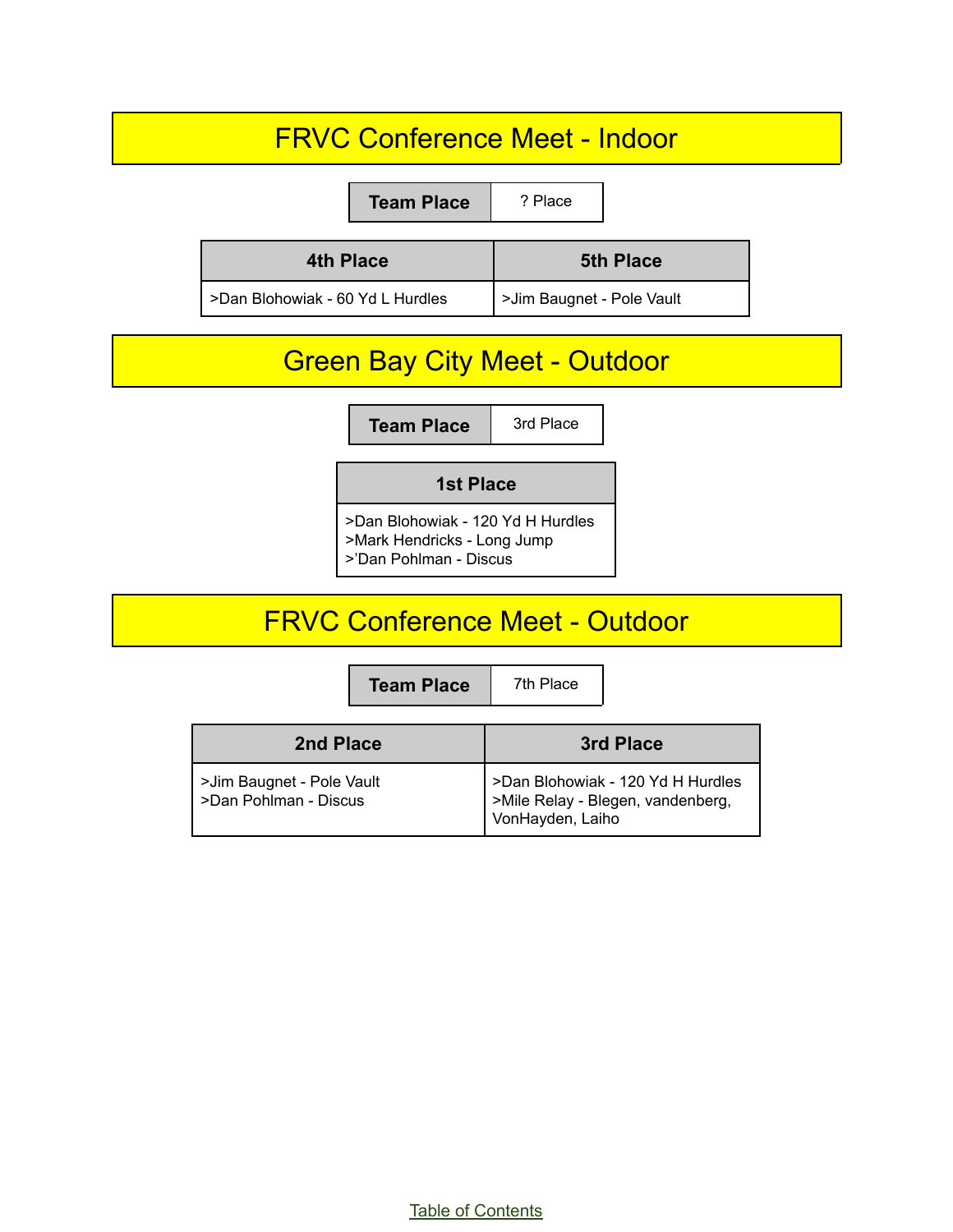| <b>WIAA Sectional</b><br>Top 2 advance to State Meet |           |  |
|------------------------------------------------------|-----------|--|
| <b>Team Place</b>                                    | 5th Place |  |

| 1st Place<br><b>State Meet Qualifiers</b>            | 2nd Place<br><b>State Meet Qualifiers</b>             | <b>5th Place</b>        |
|------------------------------------------------------|-------------------------------------------------------|-------------------------|
| SJim Baugnet - Pole Vault<br>l >Dan Pohlman - Discus | >Mile Relay - Laiho, Vandenberg,<br>VonHayden, Blegen | >Dan Pohlman - Shot Put |

# WIAA State Meet

**Team Place** 4 Points

| <b>5th Place</b>          | <b>Participants</b>                                                            |
|---------------------------|--------------------------------------------------------------------------------|
| >Jim Baugnet - Pole Vault | >Dan Pohlman - Discus<br>>Mile Relay - Laiho, Vandenberg,<br>VonHayden, Blegen |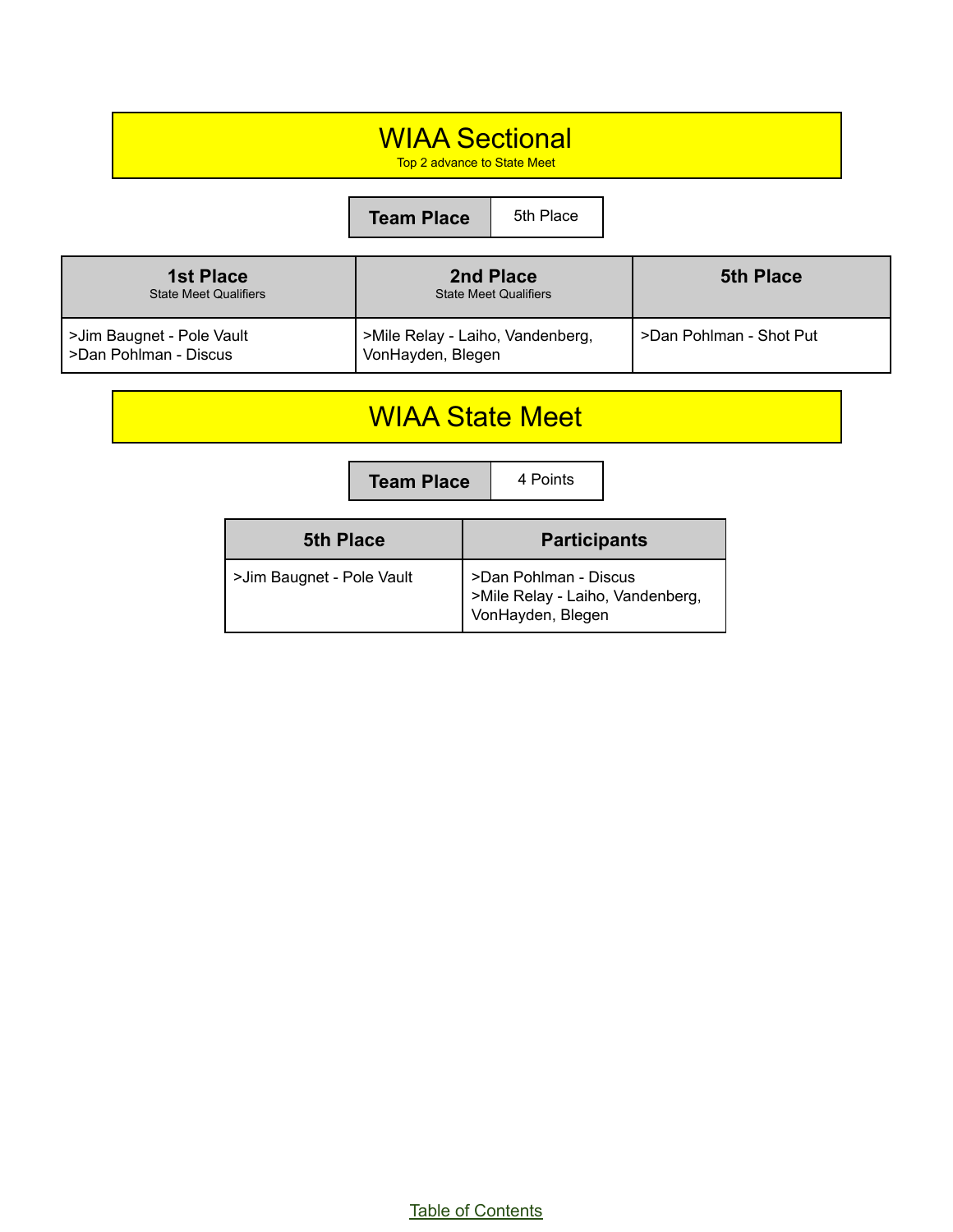# <span id="page-28-0"></span>Coaching Staff

**Head Coach** Charlie O'Brien

(First Year Head Coach

**Assistant Coaches**

Ed Koch, Jack Drankoff

## Season Results

#### **Indoor**

**FRVC Conference** 8th Place

**Outdoor**

**City Meet** 1st Place

**FRVC Conference** 12th Place

#### **WIAA Tournament**

**WIAA Regional**

7th Place

# Season Highlights

The 1969 Preble Men's Track and Field Team saw Charlie O'Brien take over as head coach for his first and only season as the Hornet's Coach. The team had limited success. Individually the team was led by Walter Peppler who set a school record in the 880 Yard Run. Other contributors to the team were Doug Blegen (middle distance), Ken Peterson (distance), Wayne Rymer (distance), Mark Blozinski (sprints), Paul Martin (middle distance), Jim Baugnet (pole Vault), and Joseph Fay (weights).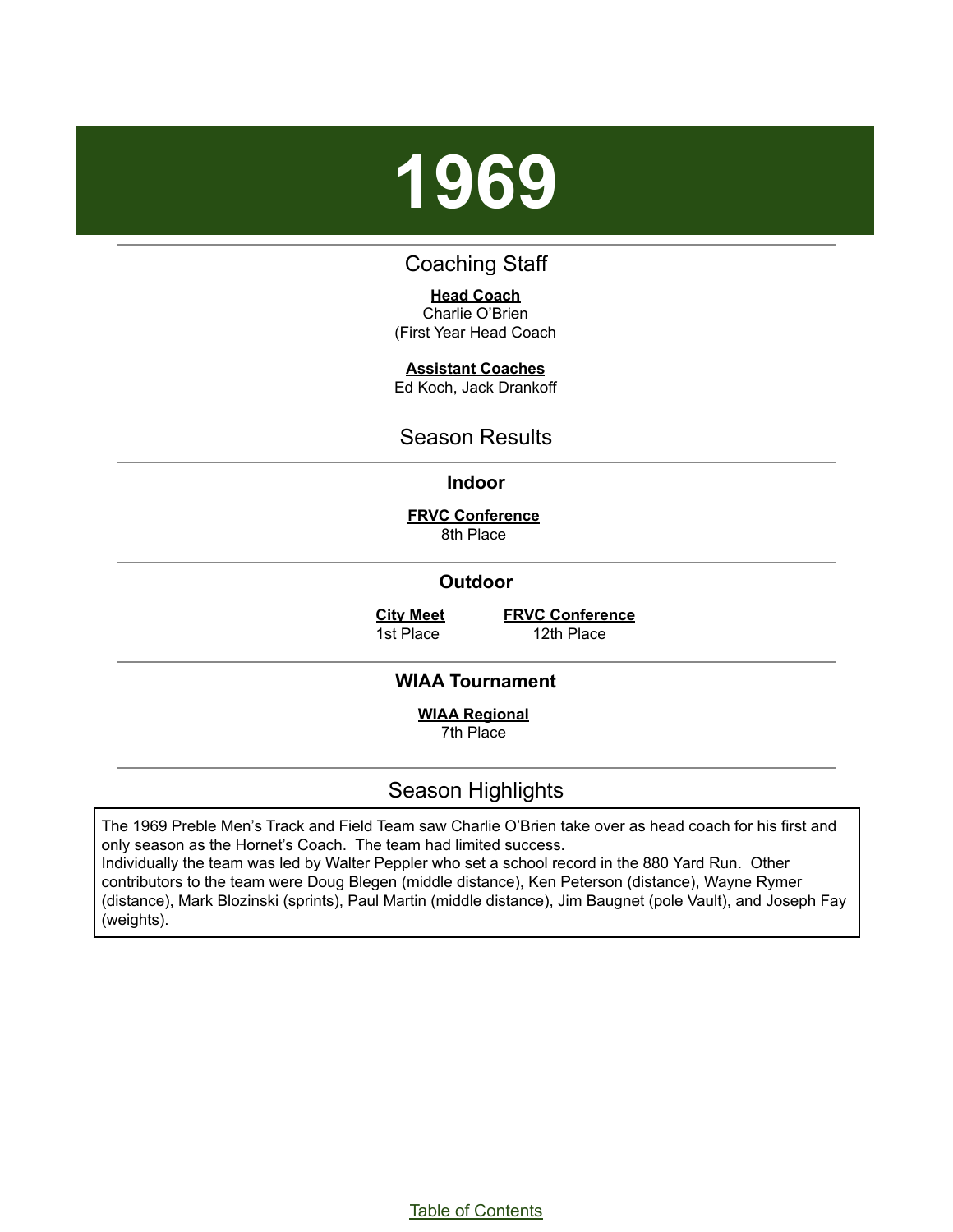# Records Set

| Indoor  | No records set                       |
|---------|--------------------------------------|
| Outdoor | Walter Peppler - 880 Yd Run (2:03.7) |

# FRVC Conference Meet - Indoor



# **Green Bay City Meet - Outdoor**

**Team Place** 4th Place

| 2nd Place                    | <b>4th Place</b>                                                                    | <b>5th Place</b>                                                                                                                                  |
|------------------------------|-------------------------------------------------------------------------------------|---------------------------------------------------------------------------------------------------------------------------------------------------|
| >Walter Peppler - 880 Yd Run | >Doug Blegen - 440 Yd Dash<br>>Ken Peterson - Mile Run<br>>Wayne Rymer - 2 Mile Run | >Mark Blozinski - 100 Yd Dash<br>>Mark Blozinski - 220 Yd Dash<br>>Paul Martin - 440 Yd Dash<br>>Jim Baugnet - Pole Vault<br>>Joseph Fay - Discus |